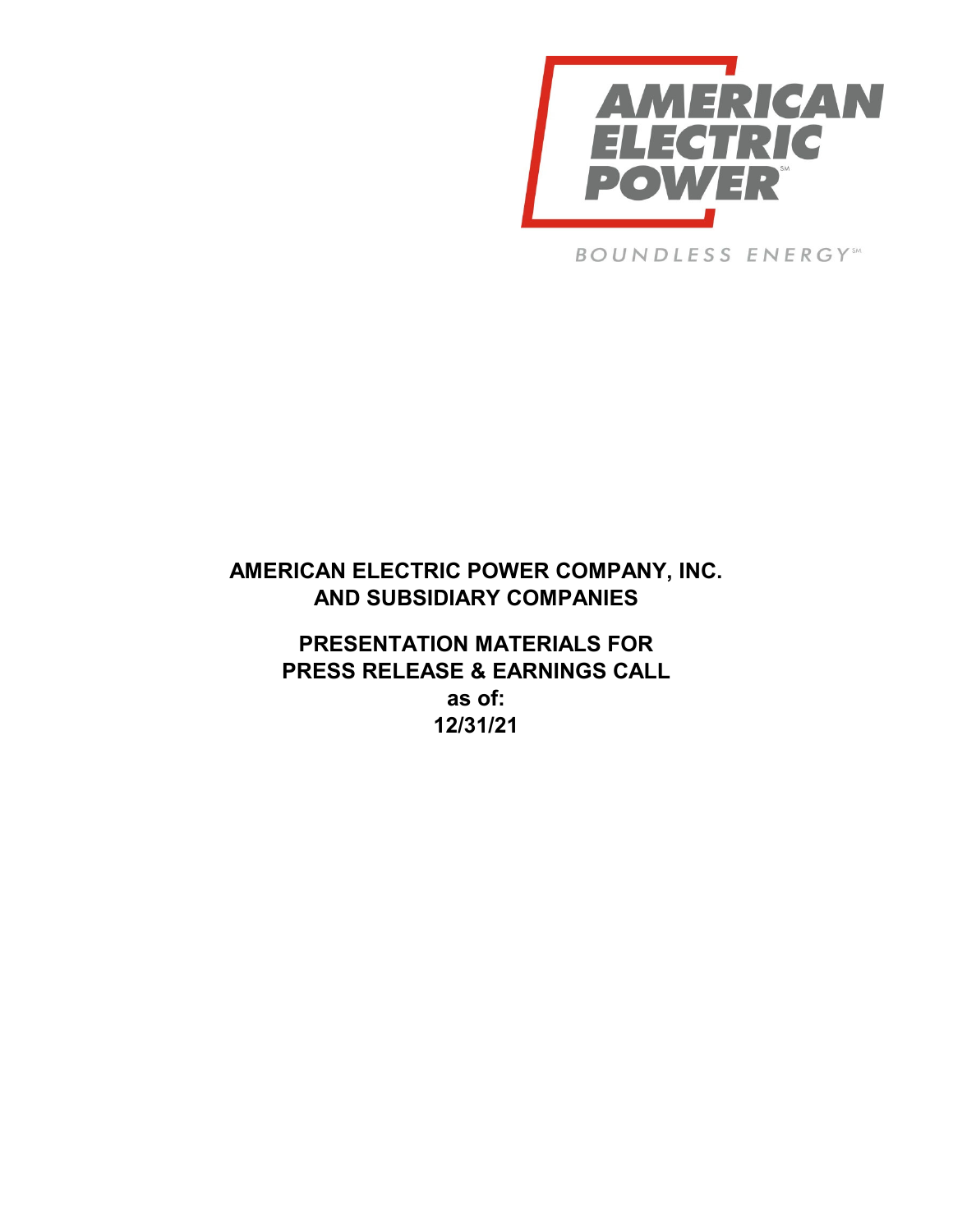# **AMERICAN ELECTRIC POWER COMPANY, INC. AND SUBSIDIARY COMPANIES PRESENTATION MATERIALS FOR PRESS RELEASE & EARNINGS CALL as of:**

# **12/31/21**

# **Contents**

| <b>Condensed Consolidated Statement of Cash Flow</b>                                                                   | page 3             |
|------------------------------------------------------------------------------------------------------------------------|--------------------|
| <b>Condensed Consolidated Balance Sheet</b>                                                                            | page 4             |
| Detail of Debt and Changes in Shareholders' Equity                                                                     | page 5             |
| <b>Consolidated Income Statements - Segments</b>                                                                       |                    |
| Year-to-Date 2021 - GAAP Earnings                                                                                      | page 6             |
| Year-to-Date 2021 - Operating Earnings                                                                                 | page 7             |
| Year-to-Date 2021 - Difference from GAAP                                                                               | page 8             |
| Year-to-Date 2020 - GAAP Earnings                                                                                      | page 9             |
| Year-to-Date 2020 - Operating Earnings                                                                                 | page 10            |
| Year-to-Date 2020 - Difference from GAAP                                                                               | page 11            |
| Quarter-to-Date 2021 - GAAP Earnings                                                                                   | page 12            |
| <b>Quarter-to-Date 2021 - Operating Earnings</b>                                                                       | page 13            |
| Quarter-to-Date 2021 - Difference from GAAP                                                                            | page 14            |
| Quarter-to-Date 2020 - GAAP Earnings                                                                                   | page 15            |
| <b>Quarter-to-Date 2020 - Operating Earnings</b>                                                                       | page 16            |
| Quarter-to-Date 2020 - Difference from GAAP                                                                            | page 17            |
| <b>Consolidated Income Statements - Operating Earnings</b>                                                             |                    |
| Year-to-Date 2021 - Vertically Integrated Utilities                                                                    | page 18            |
| Year-to-Date 2021 - Transmission & Distribution Utilities                                                              | page 19            |
| Year-to-Date 2020 - Vertically Integrated Utilities                                                                    | page 20            |
| Year-to-Date 2020 - Transmission & Distribution Utilities                                                              | page 21            |
| Quarter-to-Date 2021 - Vertically Integrated Utilities                                                                 | page 22            |
| Quarter-to-Date 2021 - Transmission & Distribution Utilities                                                           | page 23            |
| Quarter-to-Date 2020 - Vertically Integrated Utilities<br>Quarter-to-Date 2020 - Transmission & Distribution Utilities | page 24<br>page 25 |
|                                                                                                                        |                    |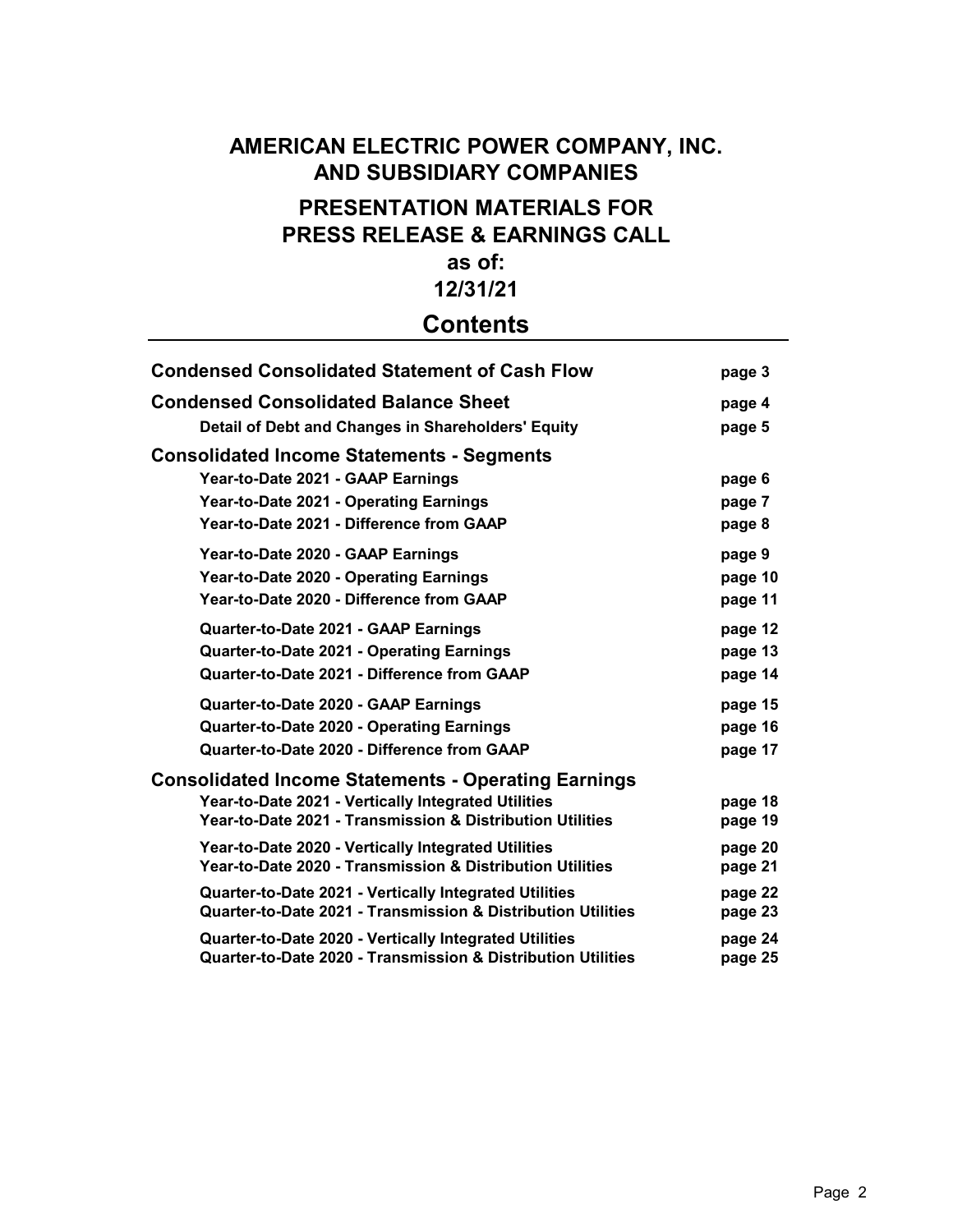### **AMERICAN ELECTRIC POWER**

### **Condensed Consolidated Statement of Cash Flows**

**Preliminary, unaudited results**

**12/31/21**

|                                                      | QTD           | Year-to-Date |            |
|------------------------------------------------------|---------------|--------------|------------|
|                                                      | 2021          | 2021         | 2020       |
| (\$ millions)                                        |               |              |            |
| <b>Operating Activities</b>                          |               |              |            |
| Net Income -- Reported                               | 538.6<br>\$   | \$2,488.1    | \$2,196.7  |
| Depreciation, Amortization & Deferred Taxes          | 178.6         | 2.950.6      | 2,923.1    |
| Rockport Plant, Unit 2 Lease Amortization            | 34.6          | 135.4        | 136.5      |
| Impairments                                          | 11.6          | 11.6         |            |
| <b>Pension Contributions</b>                         |               |              | (110.3)    |
| Changes in Mark-to-Market                            | 11.3          | 112.3        | 66.5       |
| <b>AFUDC Equity</b>                                  | (35.8)        | (139.7)      | (148.1)    |
| (1)<br>Changes in Components of Working Capital      | 470.2         | 88.6         | (656.3)    |
| <b>Other Assets &amp; Liabilities</b>                | (342.2)       | (1,807.0)    | (575.2)    |
|                                                      | 866.9         | 3,839.9      | 3,832.9    |
| <b>Investing Activities</b>                          |               |              |            |
| <b>Capital Expenditures</b>                          | (1,572.6)     | (5,659.6)    | (6, 246.3) |
| <b>Acquisition of Assets</b>                         |               | (767.2)      |            |
| Acquisition of Nuclear Fuel                          | (41.3)        | (104.5)      | (69.7)     |
| Other Investing (net)                                | 86.2          | 97.4         | 82.1       |
| <b>Cash (Used) by Investing Activities</b>           | (1,527.7)     | (6, 433.9)   | (6, 233.9) |
|                                                      |               |              |            |
| <b>Financing Activities</b>                          |               |              |            |
| Common Shares Issued/(Retired), net                  | 52.5          | 600.5        | 155.0      |
| Long-term Debt Issuances/(Retirements)               | (15.5)        | 3,497.0      | 4,286.3    |
| Short-term Debt Increase/(Decrease), net             | 110.0         | 134.7        | (359.0)    |
| <b>Other Financing</b>                               | (64.7)        | (105.6)      | (250.7)    |
| <b>Dividends Paid</b>                                | (396.8)       | (1, 519.5)   | (1,424.9)  |
| <b>Cash From/(Used for) Financing</b>                | (314.5)       | 2,607.1      | 2,406.7    |
| Net Increase (Decrease) in Cash and Cash Equivalents | \$<br>(975.3) | \$<br>13.1   | \$<br>5.7  |
| Beginning Cash & Cash Equivalent Balances            | 1,426.7       | 438.3        | 432.6      |
| Ending Cash & Cash Equivalent Balances               | 451.4         | 451.4        | 438.3      |
| (1)<br>Changes in Components of Working Capital      |               |              |            |
| <b>Fuel Inventories</b>                              | (47.2)        | 300.2        | (142.9)    |
| Accounts Receivable/Payable, net                     | 172.5         | 80.9         | (164.6)    |
| <b>Accrued Taxes</b>                                 | 689.8         | 218.7        | 20.1       |
| Other                                                | (344.9)       | (511.2)      | (368.9)    |
|                                                      | 470.2         | 88.6         | (656.3)    |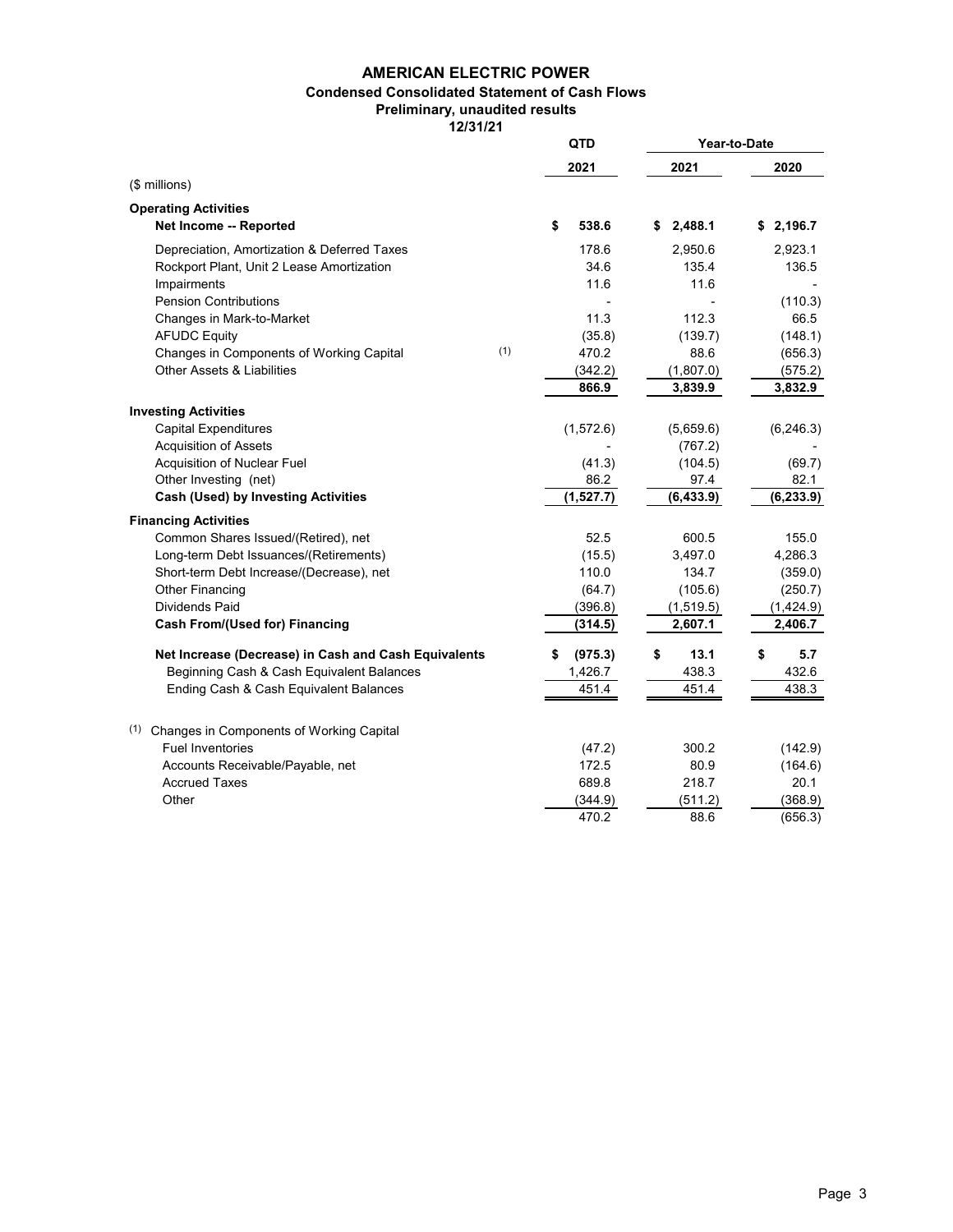# **AMERICAN ELECTRIC POWER Condensed Consolidated Balance Sheet Preliminary, unaudited results**

|                                                            | 12/31/2021     | 12/31/2020     |
|------------------------------------------------------------|----------------|----------------|
| (\$ millions)                                              |                |                |
| <b>Assets</b>                                              |                |                |
| Cash and Cash Equivalents                                  | \$<br>403.4    | \$<br>392.7    |
| <b>Other Cash Deposits</b>                                 | 268.4          | 246.4          |
| <b>Accounts Receivable</b>                                 | 1,941.6        | 1,842.7        |
| <b>Risk Management Assets</b>                              | 194.4          | 94.7           |
| Assets Held for Sale                                       | 2,919.7        |                |
| <b>Other Current Assets</b>                                | 2,081.7        | 1,775.0        |
| <b>Total Current Assets</b>                                | 7,809.2        | 4,351.5        |
| Property, Plant & Equipment                                | 86,806.4       | 84,313.0       |
| Accumulated Depreciation and Amortization                  | (20, 805.1)    | (20, 411.4)    |
| Net Property, Plant & Equipment                            | 66,001.3       | 63,901.6       |
| Long-term Risk Management Assets                           | 267.0          | 242.2          |
| <b>Regulatory Assets</b>                                   | 4,142.3        | 3,527.0        |
| <b>Securitized Transition Assets</b>                       | 552.8          | 657.0          |
| Spent Nuclear Fuel and Decommissioning Trusts              | 3,867.0        | 3,306.7        |
| <b>Operating Leases</b>                                    | 578.3          | 866.4          |
| <b>Other Non-Current Assets</b>                            | 4,450.8        | 3,904.8        |
| <b>Total Assets</b>                                        | 87,668.7<br>\$ | \$<br>80,757.2 |
| <b>Capitalization &amp; Liabilities</b>                    |                |                |
| <b>Accounts Payable</b>                                    | \$<br>2,054.6  | \$<br>1,709.7  |
| Short-term Debt - General                                  | 1,864.0        | 1,887.3        |
| Securitized Debt for Receivables - AEP Credit              | 750.0          | 592.0          |
| Long-term Debt Due Within One Year                         | 2,153.8        | 2,086.1        |
| <b>Risk Management Liabilities</b>                         | 75.4           | 78.8           |
| Liabilities Held for Sale                                  | 1,880.9        |                |
| <b>Other Current Liabilities</b>                           | 3,648.0        | 3,572.8        |
| <b>Total Current Liabilities</b>                           | 12,426.7       | 9,926.7        |
| Long-term Debt                                             | 31,300.7       | 28,986.4       |
| Long-term Risk Management Liabilities                      | 230.3          | 232.8          |
| Deferred Income Taxes                                      | 8,202.5        | 8,240.9        |
| Regulatory Liabilities and Deferred Investment Tax Credits | 8,686.3        | 8,378.7        |
| Obligations under Operating Leases - Non-Current           | 492.8          | 638.4          |
| <b>Other Non-Current Liabilities</b>                       | 3,605.9        | 3,533.6        |
| <b>Total Liabilities</b>                                   | 64,945.2       | 59,937.5       |
| Mezzanine Equity                                           | 43.3           | 45.2           |
| Equity - Noncontrolling Interests                          | 247.0          | 223.6          |
| <b>AEP Common Shareholders' Equity</b>                     | 22,433.2       | 20,550.9       |
| <b>Total Capitalization &amp; Liabilities</b>              | \$<br>87,668.7 | \$<br>80,757.2 |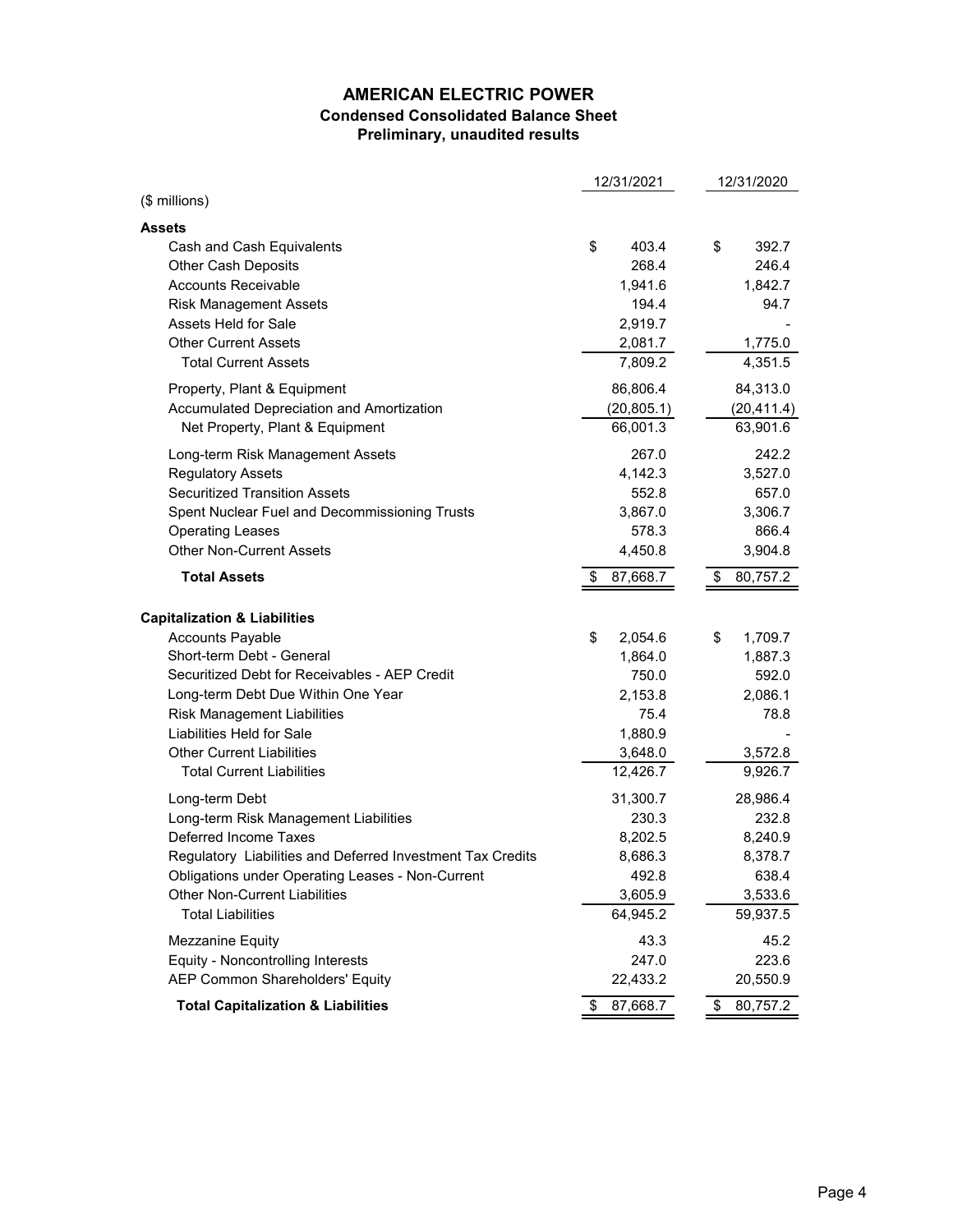# **AMERICAN ELECTRIC POWER Detail of Debt and Changes in Shareholders' Equity Preliminary, unaudited results**

|                                                  |      | 12/31/2021 |    | 12/31/2020 |
|--------------------------------------------------|------|------------|----|------------|
| (\$ millions)                                    |      |            |    |            |
| Long-term Debt                                   |      |            |    |            |
| <b>Senior Unsecured Notes</b>                    | \$   | 27,497.3   | \$ | 25,116.1   |
| <b>Pollution Control Bonds</b>                   |      | 1,804.5    |    | 1,936.7    |
| Notes Payable                                    |      | 211.3      |    | 239.1      |
| <b>Securitization Bonds</b>                      |      | 603.5      |    | 716.4      |
| Spent Nuclear Fuel Obligation                    |      | 281.3      |    | 281.2      |
| <b>Junior Subordinated Notes</b>                 |      | 2,373.0    |    | 1,624.1    |
| Other Long-term Debt                             |      | 683.6      |    | 1,158.9    |
| <b>Total</b>                                     |      | 33,454.5   |    | 31,072.5   |
| <b>Short-term Debt</b>                           |      |            |    |            |
| General                                          |      | 1,864.0    |    | 1,887.3    |
| Securitized Debt for Receivables - AEP Credit    |      | 750.0      |    | 592.0      |
|                                                  |      | 2,614.0    |    | 2,479.3    |
| <b>Total Balance Sheet Debt</b><br>(a)           | - \$ | 36,068.5   | \$ | 33,551.8   |
| <b>Equity - Other</b>                            |      |            |    |            |
| Equity - Noncontrolling Interests                |      | 247.0      |    | 223.6      |
| Equity - Mezzanine Equity                        |      | 43.3       |    | 45.2       |
| <b>Common Shareholders' Equity</b>               |      |            |    |            |
| <b>Opening Balance</b>                           | \$   | 20,550.9   | S  | 19,632.2   |
| Earnings Attributable to AEP Common Shareholders |      | 2,488.1    |    | 2,200.1    |
| <b>Common Stock Dividends Paid</b>               |      | (1,507.7)  |    | (1,415.0)  |
| Changes in Other Comprehensive Income            |      | 269.9      |    | 62.6       |
| <b>Other Changes</b>                             |      | 632.0      |    | 71.0       |
| <b>Ending Balance</b>                            | \$   | 22,433.2   | \$ | 20,550.9   |

(a) Amount excludes \$1.1 billion of Total Long-term Debt Outstanding classified as Liabilities Held for Sale on the balance sheet.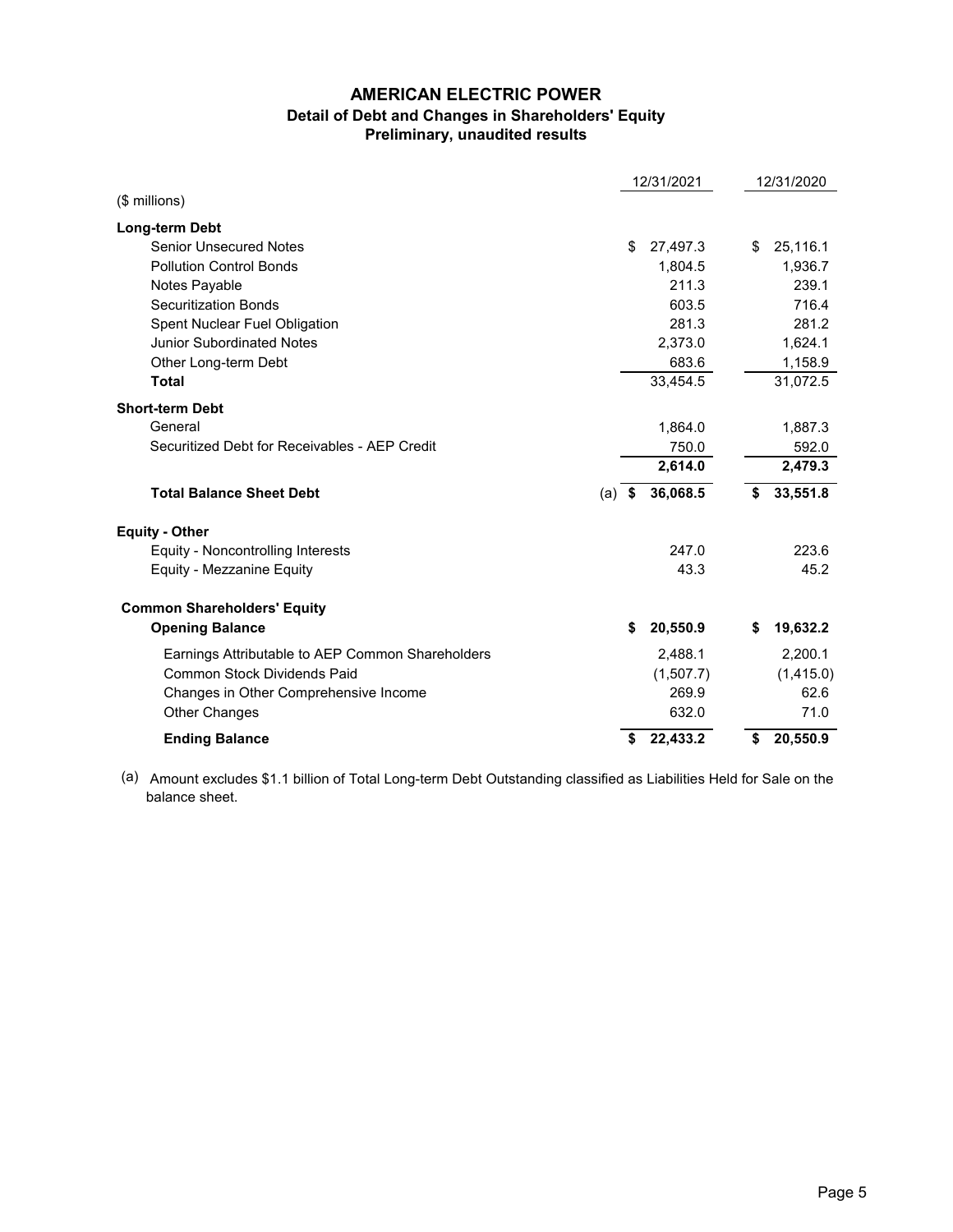# **YTD Dec 2021**

# **Preliminary, unaudited results**

**(in millions)**

| <b>GAAP Earnings</b>                                                | <b>Vertical Int</b><br><b>Utilities</b> |         | <b>Trans &amp; Dist</b><br><b>Utilities</b> |    | <b>AEP</b><br><b>Transmission</b><br><b>Holdco</b> |    | <b>Generation &amp;</b><br><b>Marketing</b> |    | <b>Corp &amp; Other</b> | <b>Eliminations</b> |            |     | <b>Total AEP</b> |
|---------------------------------------------------------------------|-----------------------------------------|---------|---------------------------------------------|----|----------------------------------------------------|----|---------------------------------------------|----|-------------------------|---------------------|------------|-----|------------------|
| <b>Gross Margin</b>                                                 |                                         |         |                                             |    |                                                    |    |                                             |    |                         |                     |            |     |                  |
| <b>Total Revenues</b>                                               | ደ                                       | 9,998.5 | \$<br>4,492.9                               | \$ | 1,526.2                                            | \$ | 2,163.7                                     | \$ | 72.2                    | \$                  | (1,461.5)  | \$. | 16,792.0         |
| Purchased Electricity, Fuel and Other Consumables Used for Electric |                                         |         |                                             |    |                                                    |    |                                             |    |                         |                     |            |     |                  |
| Generation                                                          |                                         | 3,144.2 | 729.9                                       |    |                                                    |    | 1,806.8                                     |    |                         |                     | (214.6)    |     | 5,466.3          |
| <b>TOTAL</b>                                                        |                                         | 6,854.3 | 3,763.0                                     |    | 1,526.2                                            |    | 356.9                                       |    | 72.2                    |                     | (1, 246.9) |     | 11,325.7         |
| <b>EXPENSES</b>                                                     |                                         |         |                                             |    |                                                    |    |                                             |    |                         |                     |            |     |                  |
| Maintenance and Other Operation                                     |                                         | 3,043.1 | 1,573.9                                     |    | 132.3                                              |    | 97.5                                        |    | 83.3                    |                     | (1,260.6)  |     | 3,669.5          |
| Asset Impairments and Other Related Charges                         |                                         | 11.6    |                                             |    |                                                    |    |                                             |    |                         |                     |            |     | 11.6             |
| Depreciation and Amortization                                       |                                         | 1,747.6 | 690.3                                       |    | 306.0                                              |    | 80.9                                        |    | 0.9                     |                     |            |     | 2,825.7          |
| Taxes Other Than Income Taxes                                       |                                         | 497.3   | 640.9                                       |    | 245.0                                              |    | 10.5                                        |    | 0.1                     |                     | 13.8       |     | 1,407.6          |
| <b>TOTAL</b>                                                        |                                         | 5,299.6 | 2,905.1                                     |    | 683.3                                              |    | 188.9                                       |    | 84.3                    |                     | (1, 246.8) |     | 7,914.4          |
| <b>OPERATING INCOME</b>                                             |                                         | 1,554.7 | 857.9                                       |    | 842.9                                              |    | 168.0                                       |    | (12.1)                  |                     | (0.1)      |     | 3,411.3          |
| Other Income                                                        |                                         | 13.5    | 2.6                                         |    | 0.7                                                |    | 4.2                                         |    | 39.0                    |                     | (18.6)     |     | 41.4             |
| Non-Service Pension (Costs)/Benefits                                |                                         | 67.9    | 29.0                                        |    | 2.1                                                |    | 15.4                                        |    | 4.2                     |                     |            |     | 118.6            |
| <b>AFUDC</b>                                                        |                                         | 40.2    | 32.3                                        |    | 67.2                                               |    |                                             |    |                         |                     |            |     | 139.7            |
| <b>Interest Expense</b>                                             |                                         | (574.2) | (300.9)                                     |    | (146.3)                                            |    | (15.6)                                      |    | (180.8)                 |                     | 18.7       |     | (1, 199.1)       |
| <b>INCOME BEFORE INCOME TAXES &amp; EQUITY EARNINGS</b>             |                                         | 1,102.1 | 620.9                                       |    | 766.6                                              |    | 172.0                                       |    | (149.7)                 |                     |            |     | 2,511.9          |
| Income Taxes                                                        |                                         | (11.2)  | 77.5                                        |    | 159.6                                              |    | (48.8)                                      |    | (61.6)                  |                     |            |     | 115.5            |
| <b>Equity Earnings</b>                                              |                                         | 3.4     |                                             |    | 75.0                                               |    | (10.6)                                      |    | 23.9                    |                     |            |     | 91.7             |
| <b>NET INCOME</b>                                                   |                                         | 1,116.7 | 543.4                                       |    | 682.0                                              |    | 210.2                                       |    | (64.2)                  |                     |            |     | 2,488.1          |
| Net Income - Noncontrolling Interests                               |                                         | 3.1     |                                             |    | 4.2                                                |    | (7.3)                                       |    |                         |                     |            |     |                  |
| <b>EARNINGS ATTRIBUTABLE TO AEP COMMON SHAREHOLDERS</b>             |                                         | 1,113.6 | \$<br>543.4                                 | \$ | 677.8                                              |    | 217.5                                       | \$ | (64.2)                  | -\$                 |            |     | 2,488.1          |

Page 6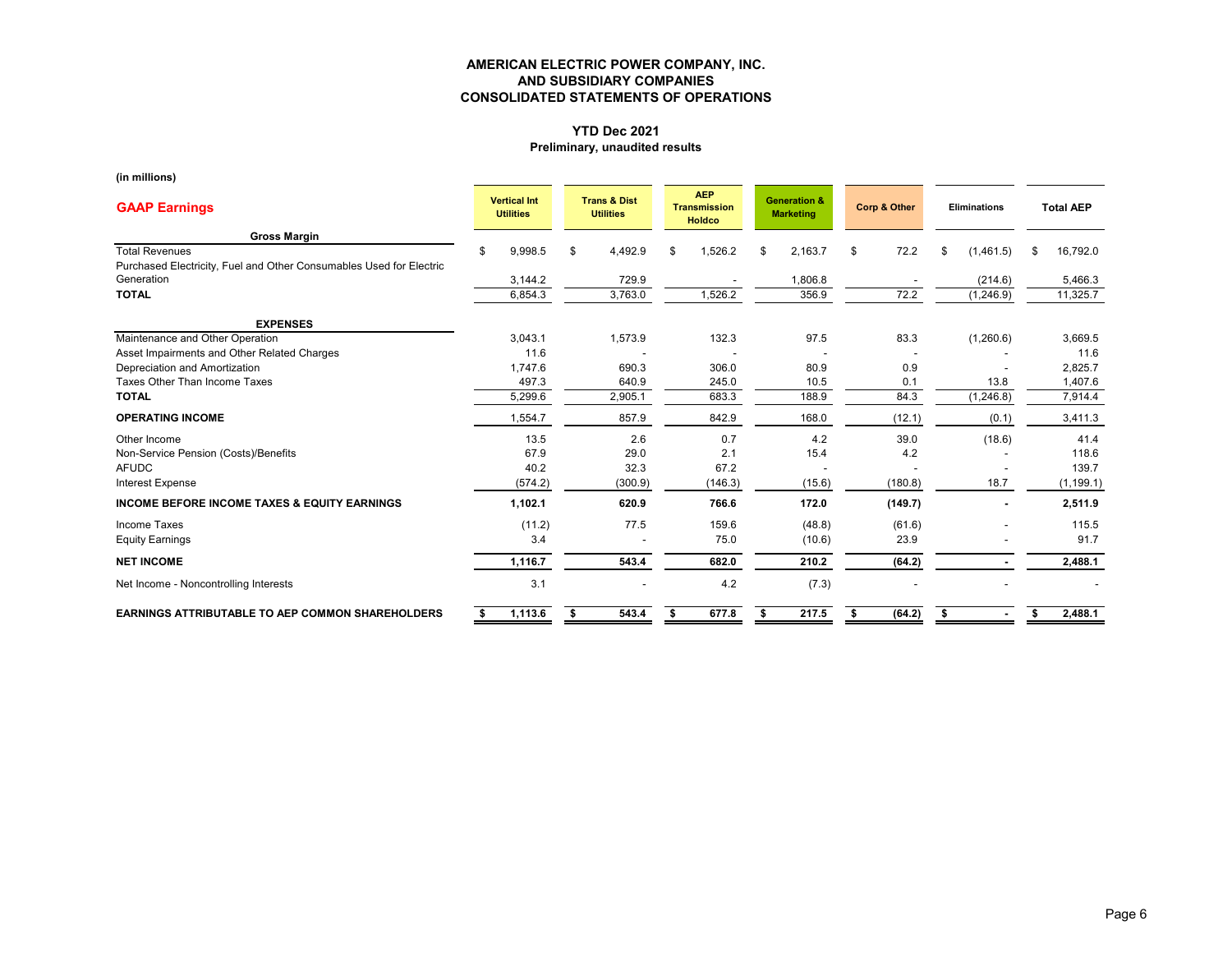# **YTD Dec 2021**

## **Preliminary, unaudited results**

**(in millions, except EPS)**

| <b>Operating Earnings (non-GAAP)</b>                                                         | <b>Vertical Int</b><br><b>Utilities</b> |         | <b>Trans &amp; Dist</b><br><b>Utilities</b> |    | <b>AEP</b><br><b>Transmission</b><br><b>Holdco</b> |   | <b>Generation &amp;</b><br><b>Marketing</b> | Corp & Other  |    | <b>Eliminations</b> |    | <b>Total AEP</b> |
|----------------------------------------------------------------------------------------------|-----------------------------------------|---------|---------------------------------------------|----|----------------------------------------------------|---|---------------------------------------------|---------------|----|---------------------|----|------------------|
| <b>Gross Margin</b>                                                                          |                                         |         |                                             |    |                                                    |   |                                             |               |    |                     |    |                  |
| <b>Total Revenues</b><br>Purchased Electricity, Fuel and Other Consumables Used for Electric | £.                                      | 9,998.5 | \$<br>4,492.9                               | \$ | 1,526.2                                            | S | 2,072.4                                     | \$<br>72.2    | \$ | (1,461.5)           | \$ | 16,700.7         |
| Generation                                                                                   |                                         | 3,144.2 | 729.9                                       |    |                                                    |   | 1,806.8                                     |               |    | (214.6)             |    | 5,466.3          |
| <b>TOTAL</b>                                                                                 |                                         | 6,854.3 | 3,763.0                                     |    | 1,526.2                                            |   | 265.6                                       | 72.2          |    | (1,246.9)           |    | 11,234.4         |
| <b>EXPENSES</b>                                                                              |                                         |         |                                             |    |                                                    |   |                                             |               |    |                     |    |                  |
| Maintenance and Other Operation                                                              | 3,043.1                                 |         | 1,573.9                                     |    | 132.3                                              |   | 136.6                                       | 74.3          |    | (1,260.6)           |    | 3,699.6          |
| Asset Impairments and Other Related Charges                                                  |                                         |         |                                             |    |                                                    |   |                                             |               |    |                     |    |                  |
| Depreciation and Amortization                                                                |                                         | 1,747.6 | 690.3                                       |    | 306.0                                              |   | 80.9                                        | 0.9           |    |                     |    | 2,825.7          |
| Taxes Other Than Income Taxes                                                                |                                         | 497.3   | 640.9                                       |    | 245.0                                              |   | 10.5                                        | 0.1           |    | 13.8                |    | 1,407.6          |
| <b>TOTAL</b>                                                                                 |                                         | 5,288.0 | 2,905.1                                     |    | 683.3                                              |   | 228.0                                       | 75.3          |    | (1, 246.8)          |    | 7,932.9          |
| <b>OPERATING INCOME</b>                                                                      |                                         | 1,566.3 | 857.9                                       |    | 842.9                                              |   | 37.6                                        | (3.1)         |    | (0.1)               |    | 3,301.5          |
| Other Income                                                                                 |                                         | 13.5    | 2.6                                         |    | 0.7                                                |   | 4.2                                         | 39.0          |    | (18.6)              |    | 41.4             |
| Non-Service Pension (Costs)/Benefits                                                         |                                         | 67.9    | 29.0                                        |    | 2.1                                                |   | 15.4                                        | 4.2           |    |                     |    | 118.6            |
| <b>AFUDC</b>                                                                                 |                                         | 40.2    | 32.3                                        |    | 67.2                                               |   |                                             |               |    |                     |    | 139.7            |
| <b>Interest Expense</b>                                                                      |                                         | (574.2) | (300.9)                                     |    | (146.3)                                            |   | (15.6)                                      | (180.8)       |    | 18.7                |    | (1, 199.1)       |
| <b>INCOME BEFORE INCOME TAXES &amp; EQUITY EARNINGS</b>                                      |                                         | 1,113.7 | 620.9                                       |    | 766.6                                              |   | 41.6                                        | (140.7)       |    |                     |    | 2,402.1          |
| Income Taxes                                                                                 |                                         | (16.6)  | 68.4                                        |    | 165.6                                              |   | (90.9)                                      | (3.0)         |    |                     |    | 123.5            |
| <b>Equity Earnings</b>                                                                       |                                         | 4.0     |                                             |    | 77.0                                               |   | (10.6)                                      | 23.9          |    |                     |    | 94.3             |
| <b>NET INCOME</b>                                                                            |                                         | 1,134.3 | 552.5                                       |    | 678.0                                              |   | 121.9                                       | (113.8)       |    |                     |    | 2,372.9          |
| Net Income - Noncontrolling Interests                                                        |                                         | 3.1     |                                             |    | 4.2                                                |   | (7.3)                                       |               |    |                     |    |                  |
| <b>OPERATING EARNINGS</b>                                                                    |                                         | 1,131.2 | \$<br>552.5                                 | S. | 673.8                                              |   | 129.2                                       | \$<br>(113.8) | Ŝ. |                     | £. | 2,372.9          |
| <b>OPERATING EARNINGS PER SHARE</b><br>Based on Average Shares of:<br>500.5 million          |                                         | 2.26    | 1.10                                        |    | 1.35                                               |   | 0.26                                        | (0.23)        |    |                     |    | 4.74             |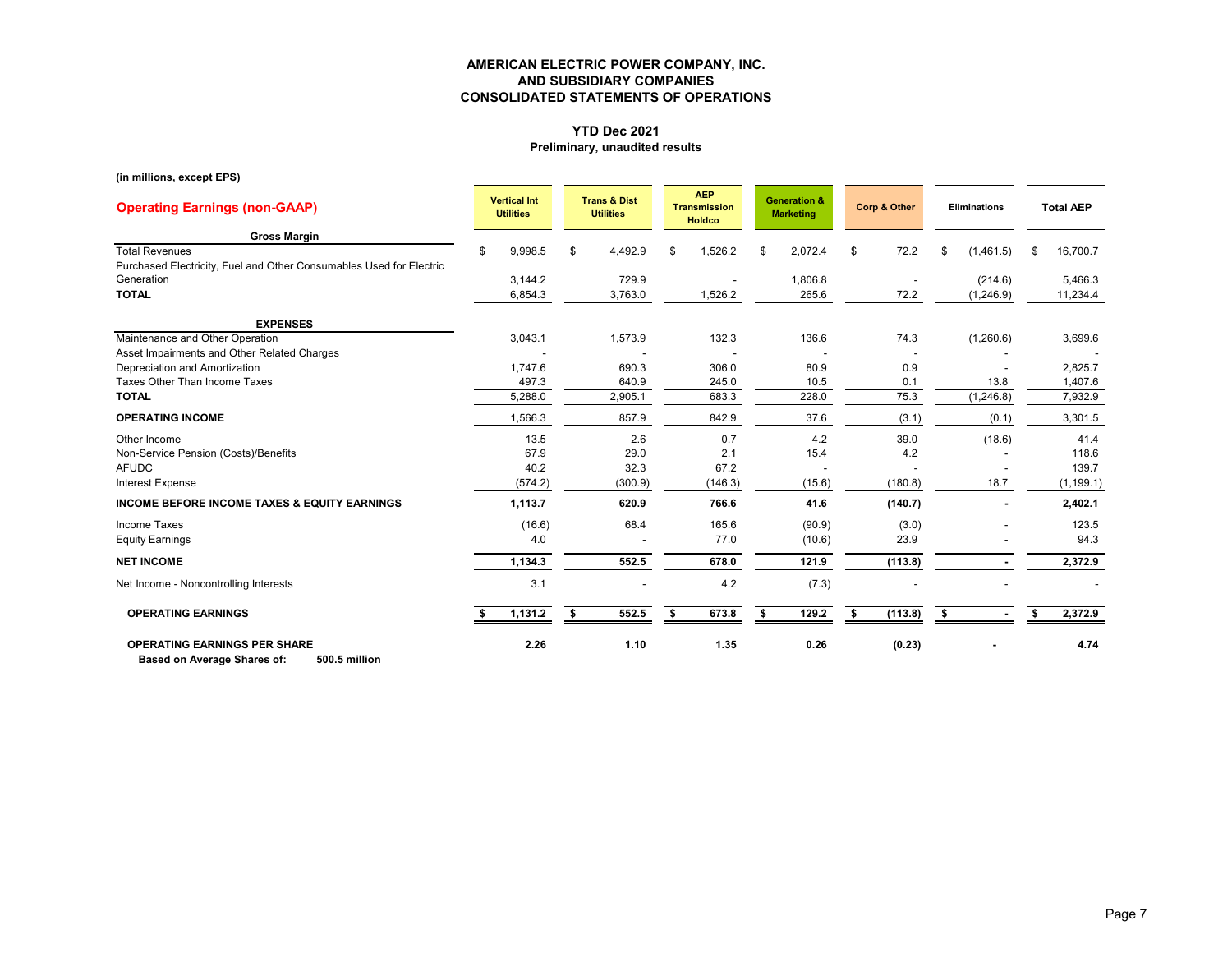# **YTD Dec 2021**

### **Preliminary, unaudited results**

| (in millions)                                                                                              |                                         |    |                                             |     |                                                    |                                             |              |                     |                      |                  |        |
|------------------------------------------------------------------------------------------------------------|-----------------------------------------|----|---------------------------------------------|-----|----------------------------------------------------|---------------------------------------------|--------------|---------------------|----------------------|------------------|--------|
| <b>Differences between GAAP and Operating Earnings</b><br>(non-GAAP)                                       | <b>Vertical Int</b><br><b>Utilities</b> |    | <b>Trans &amp; Dist</b><br><b>Utilities</b> |     | <b>AEP</b><br><b>Transmission</b><br><b>Holdco</b> | <b>Generation &amp;</b><br><b>Marketing</b> | Corp & Other | <b>Eliminations</b> |                      | <b>Total AEP</b> |        |
| <b>Gross Margin</b>                                                                                        |                                         |    |                                             |     |                                                    |                                             |              |                     |                      |                  |        |
| <b>Total Revenues</b><br>Purchased Electricity, Fuel and Other Consumables Used for Electric<br>Generation | \$                                      | \$ |                                             | \$. |                                                    | \$<br>91.3                                  | \$           | \$                  | \$                   |                  | 91.3   |
| <b>TOTAL</b>                                                                                               |                                         |    |                                             |     |                                                    | 91.3                                        |              |                     |                      |                  | 91.3   |
| <b>EXPENSES</b>                                                                                            |                                         |    |                                             |     |                                                    |                                             |              |                     |                      |                  |        |
| Maintenance and Other Operation                                                                            |                                         |    |                                             |     |                                                    | (39.1)                                      | 9.0          |                     |                      |                  | (30.1) |
| Asset Impairments and Other Related Charges                                                                | 11.6                                    |    |                                             |     |                                                    |                                             |              |                     |                      |                  | 11.6   |
| Depreciation and Amortization                                                                              |                                         |    |                                             |     |                                                    |                                             |              |                     |                      |                  |        |
| Taxes Other Than Income Taxes<br><b>TOTAL</b>                                                              |                                         |    |                                             |     |                                                    |                                             |              |                     |                      |                  |        |
|                                                                                                            | 11.6                                    |    |                                             |     |                                                    | (39.1)                                      | 9.0          |                     |                      |                  | (18.5) |
| <b>OPERATING INCOME</b>                                                                                    | (11.6)                                  |    |                                             |     |                                                    | 130.4                                       | (9.0)        |                     |                      |                  | 109.8  |
| Other Income                                                                                               |                                         |    |                                             |     |                                                    |                                             |              |                     |                      |                  |        |
| Non-Service Pension (Costs)/Benefits                                                                       |                                         |    |                                             |     |                                                    |                                             |              |                     |                      |                  |        |
| <b>AFUDC</b>                                                                                               |                                         |    |                                             |     |                                                    |                                             |              |                     |                      |                  |        |
| <b>Interest Expense</b>                                                                                    |                                         |    |                                             |     |                                                    |                                             |              |                     |                      |                  |        |
| <b>INCOME BEFORE INCOME TAXES &amp; EQUITY EARNINGS</b>                                                    | (11.6)                                  |    |                                             |     |                                                    | 130.4                                       | (9.0)        |                     |                      |                  | 109.8  |
| Income Taxes                                                                                               | 5.4                                     |    | 9.1                                         |     | (6.0)                                              | 42.1                                        | (58.6)       |                     |                      |                  | (8.0)  |
| <b>Equity Earnings</b>                                                                                     | (0.6)                                   |    |                                             |     | (2.0)                                              |                                             |              |                     |                      |                  | (2.6)  |
| <b>NET INCOME</b>                                                                                          | (17.6)                                  |    | (9.1)                                       |     | 4.0                                                | 88.3                                        | 49.6         |                     |                      |                  | 115.2  |
| Net Income - Noncontrolling Interests                                                                      |                                         |    |                                             |     |                                                    |                                             |              |                     |                      |                  |        |
| <b>Earnings Variance</b>                                                                                   | (17.6)                                  | \$ | (9.1)                                       | \$  | 4.0                                                | \$<br>88.3                                  | \$<br>49.6   | S.                  | s.<br>$\blacksquare$ |                  | 115.2  |
| Adjustments, after-tax                                                                                     |                                         |    |                                             |     |                                                    |                                             |              |                     |                      |                  |        |
| Mark-to-Market Impact of Commodity Hedging Activities                                                      |                                         |    |                                             |     |                                                    | 72.1                                        |              |                     |                      |                  | 72.1   |
| State Tax Law Changes                                                                                      | (1.3)                                   |    |                                             |     | (0.2)                                              |                                             | (21.9)       |                     |                      |                  | (23.4) |
| Accumulated Deferred Income Tax Adjustments                                                                | (7.1)                                   |    | (9.1)                                       |     | 4.2                                                | (14.1)                                      | 78.6         |                     |                      |                  | 52.5   |
| Gain on Sale of Certain Merchant Generation Assets                                                         | $\overline{\phantom{a}}$                |    |                                             |     |                                                    | 30.3                                        |              |                     |                      |                  | 30.3   |
| Dolet Hills Power Station Regulatory Disallowance                                                          | (9.2)                                   |    |                                             |     |                                                    |                                             |              |                     |                      |                  | (9.2)  |
| Transaction Costs - Sale of Kentucky Operations                                                            |                                         |    |                                             |     |                                                    |                                             | (7.1)        |                     |                      |                  | (7.1)  |
|                                                                                                            |                                         |    |                                             |     |                                                    |                                             |              |                     |                      |                  |        |
|                                                                                                            | (17.6)                                  |    | (9.1)                                       |     | 4.0                                                | 88.3                                        | 49.6         |                     |                      |                  | 115.2  |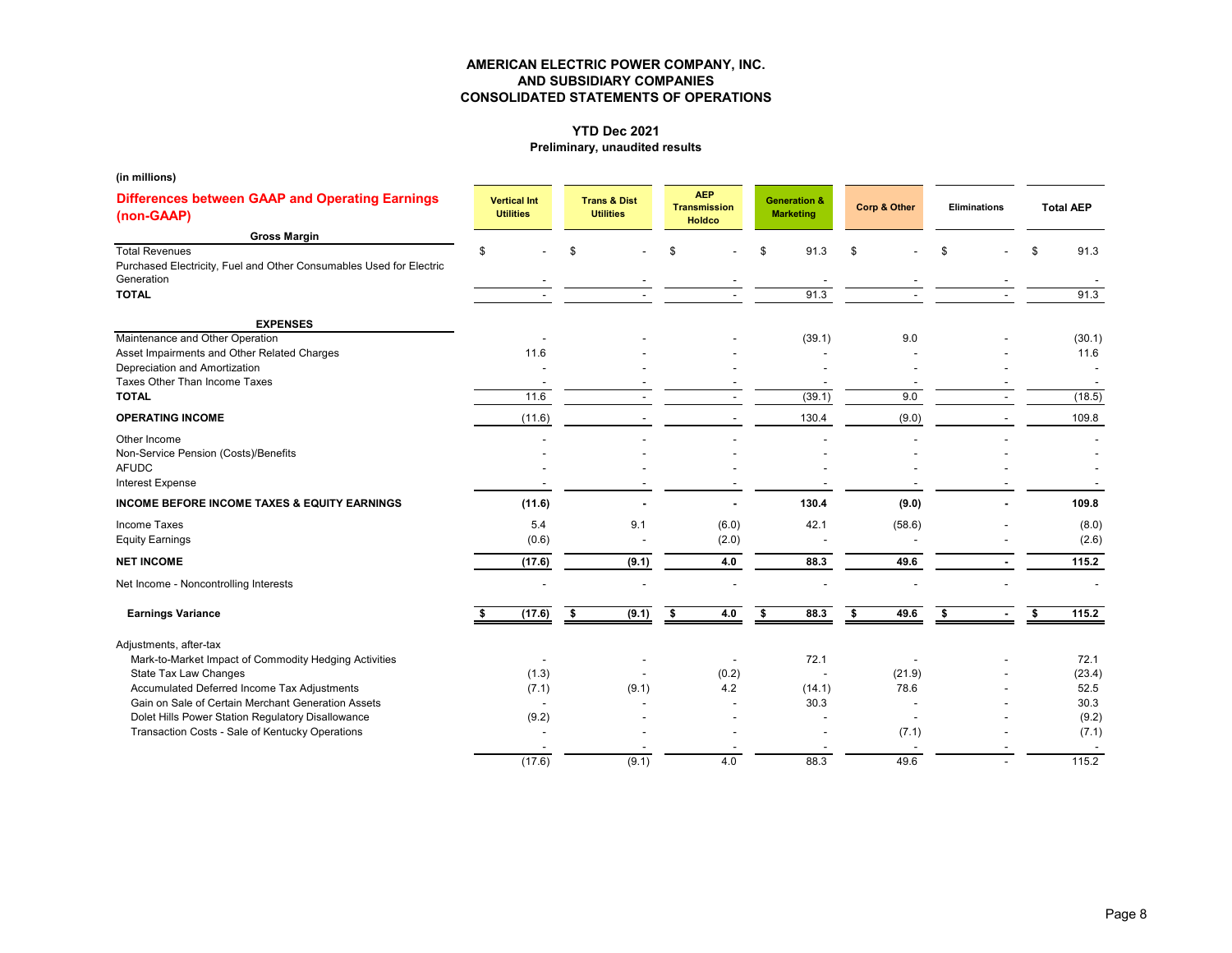# **YTD Dec 2020**

## **Preliminary, unaudited results**

| <b>GAAP Earnings</b>                                                | <b>Vertical Int</b><br><b>Utilities</b> | <b>Trans &amp; Dist</b><br><b>Utilities</b> |         | <b>AEP</b><br><b>Transmission</b><br><b>Holdco</b> |     | <b>Generation &amp;</b><br><b>Marketing</b> |    | Corp & Other | <b>Eliminations</b> |           | <b>Total AEP</b> |
|---------------------------------------------------------------------|-----------------------------------------|---------------------------------------------|---------|----------------------------------------------------|-----|---------------------------------------------|----|--------------|---------------------|-----------|------------------|
| <b>Gross Margin</b>                                                 |                                         |                                             |         |                                                    |     |                                             |    |              |                     |           |                  |
| <b>Total Revenues</b>                                               | 8,879.4<br>\$.                          | \$                                          | 4,345.9 | \$<br>1,198.8                                      | \$. | 1,725.6                                     | \$ | 96.8         | \$                  | (1,328.0) | \$<br>14,918.5   |
| Purchased Electricity, Fuel and Other Consumables Used for Electric |                                         |                                             |         |                                                    |     |                                             |    |              |                     |           |                  |
| Generation                                                          | 2,544.9                                 |                                             | 682.7   |                                                    |     | 1,403.6                                     |    |              |                     | (261.5)   | 4,369.7          |
| <b>TOTAL</b>                                                        | 6,334.5                                 |                                             | 3,663.2 | 1,198.8                                            |     | 322.0                                       |    | 96.8         |                     | (1,066.5) | 10,548.8         |
| <b>EXPENSES</b>                                                     |                                         |                                             |         |                                                    |     |                                             |    |              |                     |           |                  |
| Maintenance and Other Operation                                     | 2,754.3                                 |                                             | 1,575.4 | 119.0                                              |     | 124.9                                       |    | 86.7         |                     | (1,077.5) | 3,582.8          |
| Asset Impairments and Other Related Charges                         |                                         |                                             |         |                                                    |     |                                             |    |              |                     |           |                  |
| Depreciation and Amortization                                       | 1,600.5                                 |                                             | 751.1   | 257.6                                              |     | 72.8                                        |    | 0.8          |                     |           | 2,682.8          |
| Taxes Other Than Income Taxes                                       | 472.6                                   |                                             | 586.7   | 211.0                                              |     | 13.2                                        |    | 0.1          |                     | 11.9      | 1,295.5          |
| <b>TOTAL</b>                                                        | 4,827.4                                 |                                             | 2,913.2 | 587.6                                              |     | 210.9                                       |    | 87.6         |                     | (1,065.6) | 7,561.1          |
| <b>OPERATING INCOME</b>                                             | 1,507.1                                 |                                             | 750.0   | 611.2                                              |     | 111.1                                       |    | 9.2          |                     | (0.9)     | 2,987.7          |
| Other Income                                                        | 2.4                                     |                                             | 4.0     | 2.9                                                |     | 3.2                                         |    | 85.7         |                     | (41.2)    | 57.0             |
| Non-Service Pension (Costs)/Benefits                                | 67.9                                    |                                             | 29.4    | 2.0                                                |     | 15.4                                        |    | 4.3          |                     |           | 119.0            |
| <b>AFUDC</b>                                                        | 42.2                                    |                                             | 31.9    | 74.0                                               |     |                                             |    |              |                     |           | 148.1            |
| <b>Interest Expense</b>                                             | (565.0)                                 |                                             | (289.2) | (133.2)                                            |     | (24.0)                                      |    | (196.4)      |                     | 42.1      | (1, 165.7)       |
| <b>INCOME BEFORE INCOME TAXES &amp; EQUITY EARNINGS</b>             | 1,054.6                                 |                                             | 526.1   | 556.9                                              |     | 105.7                                       |    | (97.2)       |                     |           | 2,146.1          |
| <b>Income Taxes</b>                                                 | (7.0)                                   |                                             | 29.7    | 130.8                                              |     | (108.0)                                     |    | (5.0)        |                     |           | 40.5             |
| <b>Equity Earnings</b>                                              | 2.9                                     |                                             |         | 82.4                                               |     | 3.2                                         |    | 2.6          |                     |           | 91.1             |
| <b>NET INCOME</b>                                                   | 1,064.5                                 |                                             | 496.4   | 508.5                                              |     | 216.9                                       |    | (89.6)       |                     |           | 2,196.7          |
| Net Income - Noncontrolling Interests                               | 2.9                                     |                                             |         | 3.7                                                |     | (10.0)                                      |    |              |                     |           | (3.4)            |
| <b>EARNINGS ATTRIBUTABLE TO AEP COMMON SHAREHOLDERS</b>             | 1,061.6                                 | S                                           | 496.4   | 504.8                                              |     | 226.9                                       |    | (89.6)       | \$                  |           | 2,200.1          |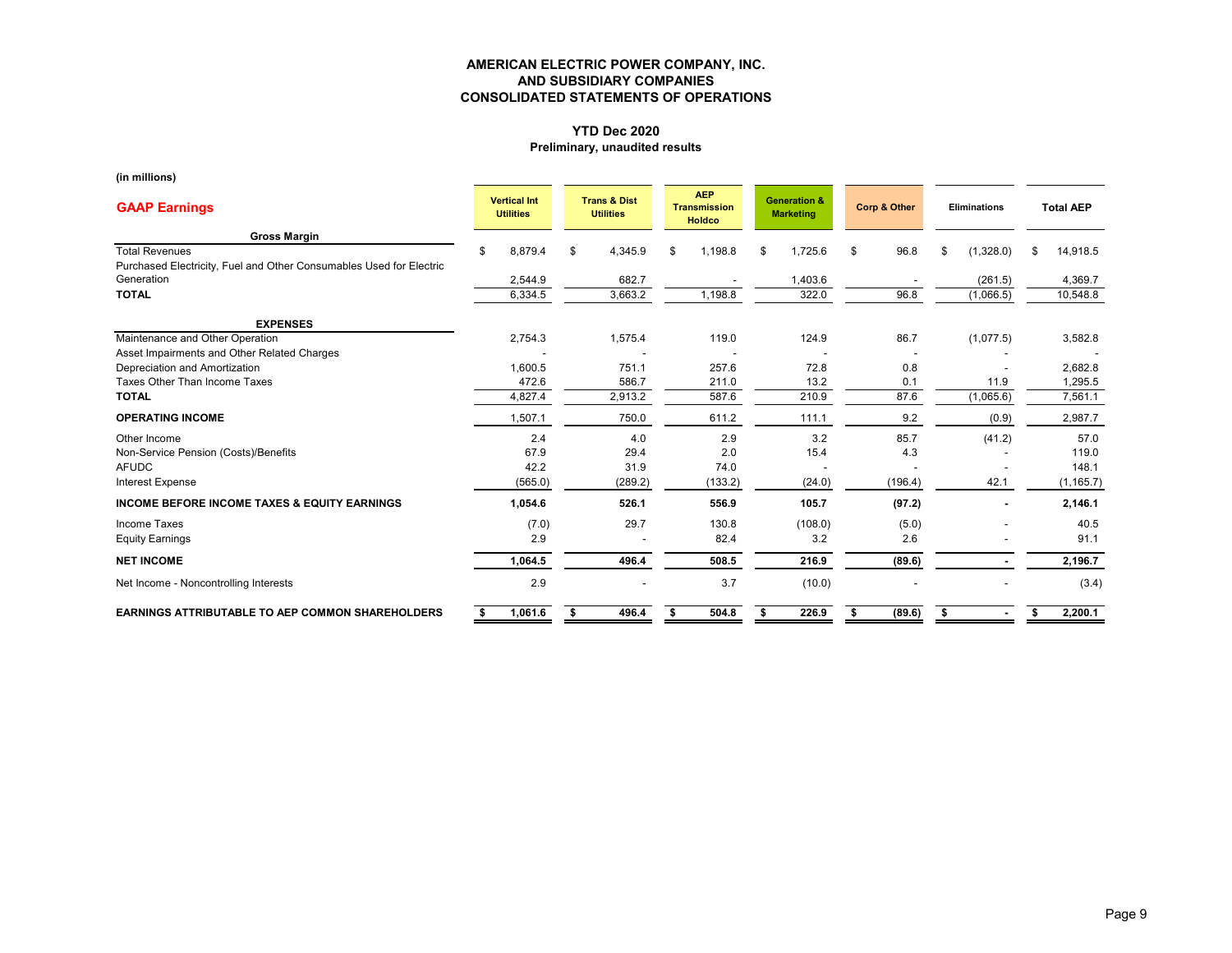# **YTD Dec 2020**

## **Preliminary, unaudited results**

| <b>Operating Earnings (non-GAAP)</b>                                                         | <b>Vertical Int</b><br><b>Utilities</b> |    | <b>Trans &amp; Dist</b><br><b>Utilities</b> |    | <b>AEP</b><br><b>Transmission</b><br><b>Holdco</b> |     | <b>Generation &amp;</b><br><b>Marketing</b> |    | Corp & Other | <b>Eliminations</b> |           | <b>Total AEP</b> |
|----------------------------------------------------------------------------------------------|-----------------------------------------|----|---------------------------------------------|----|----------------------------------------------------|-----|---------------------------------------------|----|--------------|---------------------|-----------|------------------|
| <b>Gross Margin</b>                                                                          |                                         |    |                                             |    |                                                    |     |                                             |    |              |                     |           |                  |
| <b>Total Revenues</b><br>Purchased Electricity, Fuel and Other Consumables Used for Electric | 8,911.2<br>\$                           | \$ | 4,345.9                                     | \$ | 1.198.8                                            | \$. | 1,717.8                                     | \$ | 96.8         | \$                  | (1,328.0) | \$<br>14,942.5   |
| Generation                                                                                   | 2,544.6                                 |    | 682.7                                       |    |                                                    |     | 1,403.6                                     |    |              |                     | (261.5)   | 4,369.4          |
| <b>TOTAL</b>                                                                                 | 6,366.6                                 |    | 3,663.2                                     |    | 1,198.8                                            |     | 314.2                                       |    | 96.8         |                     | (1,066.5) | 10,573.1         |
| <b>EXPENSES</b>                                                                              |                                         |    |                                             |    |                                                    |     |                                             |    |              |                     |           |                  |
| Maintenance and Other Operation                                                              | 2,744.8                                 |    | 1,557.8                                     |    | 114.0                                              |     | 122.9                                       |    | 86.2         |                     | (1,077.5) | 3,548.2          |
| Asset Impairments and Other Related Charges                                                  |                                         |    |                                             |    |                                                    |     |                                             |    |              |                     |           |                  |
| Depreciation and Amortization                                                                | 1,600.5                                 |    | 751.1                                       |    | 257.6                                              |     | 72.8                                        |    | 0.8          |                     |           | 2,682.8          |
| Taxes Other Than Income Taxes                                                                | 472.6                                   |    | 586.7                                       |    | 211.0                                              |     | 13.2                                        |    | 0.1          |                     | 11.9      | 1,295.5          |
| <b>TOTAL</b>                                                                                 | 4,817.9                                 |    | $2,895.\overline{6}$                        |    | 582.6                                              |     | 208.9                                       |    | 87.1         |                     | (1,065.6) | 7,526.5          |
| <b>OPERATING INCOME</b>                                                                      | 1,548.7                                 |    | 767.6                                       |    | 616.2                                              |     | 105.3                                       |    | 9.7          |                     | (0.9)     | 3,046.6          |
| Other Income                                                                                 | 2.4                                     |    | 4.0                                         |    | 2.9                                                |     | 3.2                                         |    | 85.7         |                     | (41.2)    | 57.0             |
| Non-Service Pension (Costs)/Benefits                                                         | 67.9                                    |    | 29.4                                        |    | 2.0                                                |     | 15.4                                        |    | 4.3          |                     |           | 119.0            |
| <b>AFUDC</b>                                                                                 | 42.2                                    |    | 31.9                                        |    | 74.0                                               |     |                                             |    |              |                     |           | 148.1            |
| <b>Interest Expense</b>                                                                      | (565.0)                                 |    | (289.2)                                     |    | (133.2)                                            |     | (24.0)                                      |    | (196.4)      |                     | 42.1      | (1, 165.7)       |
| <b>INCOME BEFORE INCOME TAXES &amp; EQUITY EARNINGS</b>                                      | 1,096.2                                 |    | 543.7                                       |    | 561.9                                              |     | 99.9                                        |    | (96.7)       |                     |           | 2,205.0          |
| Income Taxes                                                                                 | 1.0                                     |    | 35.4                                        |    | 131.9                                              |     | (64.9)                                      |    | (2.5)        |                     |           | 100.9            |
| <b>Equity Earnings</b>                                                                       | 2.9                                     |    |                                             |    | 82.4                                               |     | 3.2                                         |    | 2.6          |                     |           | 91.1             |
| <b>NET INCOME</b>                                                                            | 1,098.1                                 |    | 508.3                                       |    | 512.4                                              |     | 168.0                                       |    | (91.6)       |                     |           | 2,195.2          |
| Net Income - Noncontrolling Interests                                                        | 2.9                                     |    |                                             |    | 3.7                                                |     | (10.0)                                      |    |              |                     |           | (3.4)            |
| <b>OPERATING EARNINGS</b>                                                                    | 1,095.2                                 | Ŝ. | 508.3                                       | S. | 508.7                                              | \$  | 178.0                                       | \$ | (91.6)       | Ŝ.                  |           | 2,198.6          |
| <b>OPERATING EARNINGS PER SHARE</b><br>495.7 million<br>Based on Average Shares of:          | 2.21                                    |    | 1.03                                        |    | 1.03                                               |     | 0.36                                        |    | (0.19)       |                     |           | 4.44             |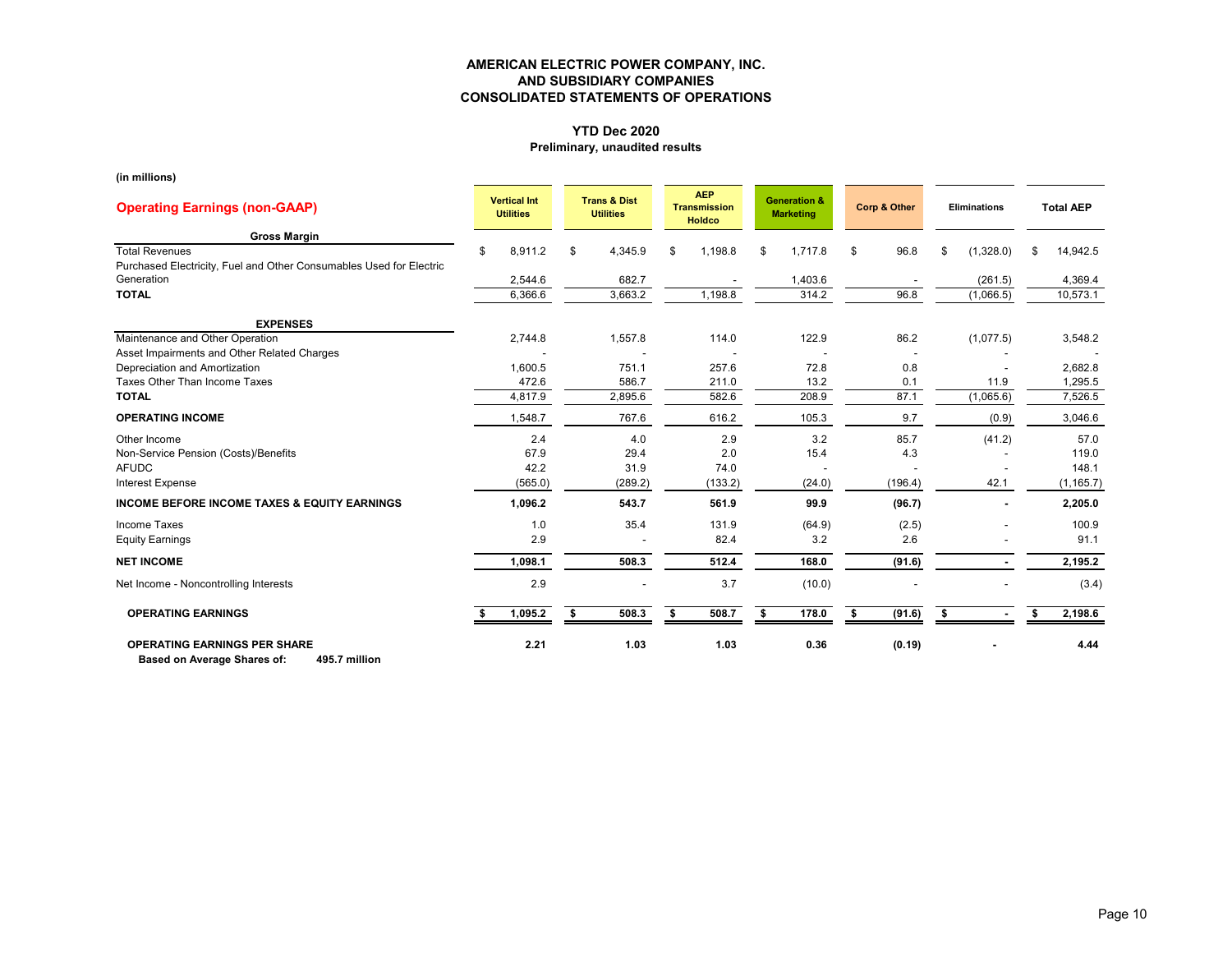# **YTD Dec 2020**

## **Preliminary, unaudited results**

| (in millions)                                                                     |                                         |                                             |                                                    |       |                                             |    |              |                     |    |                  |
|-----------------------------------------------------------------------------------|-----------------------------------------|---------------------------------------------|----------------------------------------------------|-------|---------------------------------------------|----|--------------|---------------------|----|------------------|
| <b>Differences between GAAP and Operating Earnings</b><br>(non-GAAP)              | <b>Vertical Int</b><br><b>Utilities</b> | <b>Trans &amp; Dist</b><br><b>Utilities</b> | <b>AEP</b><br><b>Transmission</b><br><b>Holdco</b> |       | <b>Generation &amp;</b><br><b>Marketing</b> |    | Corp & Other | <b>Eliminations</b> |    | <b>Total AEP</b> |
| <b>Gross Margin</b>                                                               |                                         |                                             |                                                    |       |                                             |    |              |                     |    |                  |
| <b>Total Revenues</b>                                                             | \$<br>(31.8)                            | \$                                          |                                                    |       | \$<br>7.8                                   | \$ |              | \$                  | S  | (24.0)           |
| Purchased Electricity, Fuel and Other Consumables Used for Electric<br>Generation |                                         |                                             |                                                    |       |                                             |    |              |                     |    |                  |
| <b>TOTAL</b>                                                                      | 0.3<br>(32.1)                           |                                             |                                                    |       | 7.8                                         |    |              |                     |    | 0.3<br>(24.3)    |
|                                                                                   |                                         |                                             |                                                    |       |                                             |    |              |                     |    |                  |
| <b>EXPENSES</b>                                                                   |                                         |                                             |                                                    |       |                                             |    |              |                     |    |                  |
| Maintenance and Other Operation                                                   | 9.5                                     | 17.6                                        |                                                    | 5.0   | 2.0                                         |    | 0.5          |                     |    | 34.6             |
| Asset Impairments and Other Related Charges                                       |                                         |                                             |                                                    |       |                                             |    |              |                     |    |                  |
| Depreciation and Amortization                                                     |                                         |                                             |                                                    |       |                                             |    |              |                     |    |                  |
| Taxes Other Than Income Taxes<br><b>TOTAL</b>                                     | 9.5                                     | 17.6                                        |                                                    | 5.0   | 2.0                                         |    | 0.5          |                     |    | 34.6             |
|                                                                                   |                                         |                                             |                                                    |       |                                             |    |              |                     |    |                  |
| <b>OPERATING INCOME</b>                                                           | (41.6)                                  | (17.6)                                      |                                                    | (5.0) | 5.8                                         |    | (0.5)        |                     |    | (58.9)           |
| Interest Income                                                                   |                                         |                                             |                                                    |       |                                             |    |              |                     |    |                  |
| Non-Service Pension (Costs)/Benefits                                              |                                         |                                             |                                                    |       |                                             |    |              |                     |    |                  |
| <b>AFUDC</b><br><b>Interest Expense</b>                                           |                                         |                                             |                                                    |       |                                             |    |              |                     |    |                  |
|                                                                                   |                                         |                                             |                                                    |       |                                             |    |              |                     |    |                  |
| <b>INCOME BEFORE INCOME TAXES &amp; EQUITY EARNINGS</b>                           | (41.6)                                  | (17.6)                                      |                                                    | (5.0) | 5.8                                         |    | (0.5)        |                     |    | (58.9)           |
| Income Taxes                                                                      | (8.0)                                   | (5.7)                                       |                                                    | (1.1) | (43.1)                                      |    | (2.5)        |                     |    | (60.4)           |
| <b>Equity Earnings</b>                                                            |                                         |                                             |                                                    |       |                                             |    |              |                     |    |                  |
| <b>NET INCOME</b>                                                                 | (33.6)                                  | (11.9)                                      |                                                    | (3.9) | 48.9                                        |    | 2.0          |                     |    | 1.5              |
| Net Income - Noncontrolling Interests                                             |                                         |                                             |                                                    |       |                                             |    |              |                     |    |                  |
| <b>Earnings Variance</b>                                                          | (33.6)                                  | \$<br>(11.9)                                | - \$                                               | (3.9) | \$<br>48.9                                  | s. | 2.0          | S.                  | \$ | 1.5              |
| Adjustments, after-tax                                                            |                                         |                                             |                                                    |       |                                             |    |              |                     |    |                  |
| Mark-to-Market Impact of Commodity Hedging Activities                             |                                         |                                             |                                                    |       | 6.1                                         |    |              |                     |    | 6.1              |
| COVID-19                                                                          | (15.6)                                  | (4.8)                                       |                                                    | (0.8) | (0.2)                                       |    |              |                     |    | (21.4)           |
| Achieving Excellence Program                                                      | (30.7)                                  | (9.1)                                       |                                                    | (3.1) | (1.3)                                       |    | (0.4)        |                     |    | (44.6)           |
| <b>CARES Act</b>                                                                  | (0.8)                                   | 2.0                                         |                                                    |       | 44.3                                        |    | 2.4          |                     |    | 47.9             |
| Virginia Triennial Review                                                         | 13.5                                    |                                             |                                                    |       |                                             |    |              |                     |    | 13.5             |
|                                                                                   |                                         |                                             |                                                    |       |                                             |    |              |                     |    |                  |
|                                                                                   | (33.6)                                  | (11.9)                                      |                                                    | (3.9) | 48.9                                        |    | 2.0          |                     |    | 1.5              |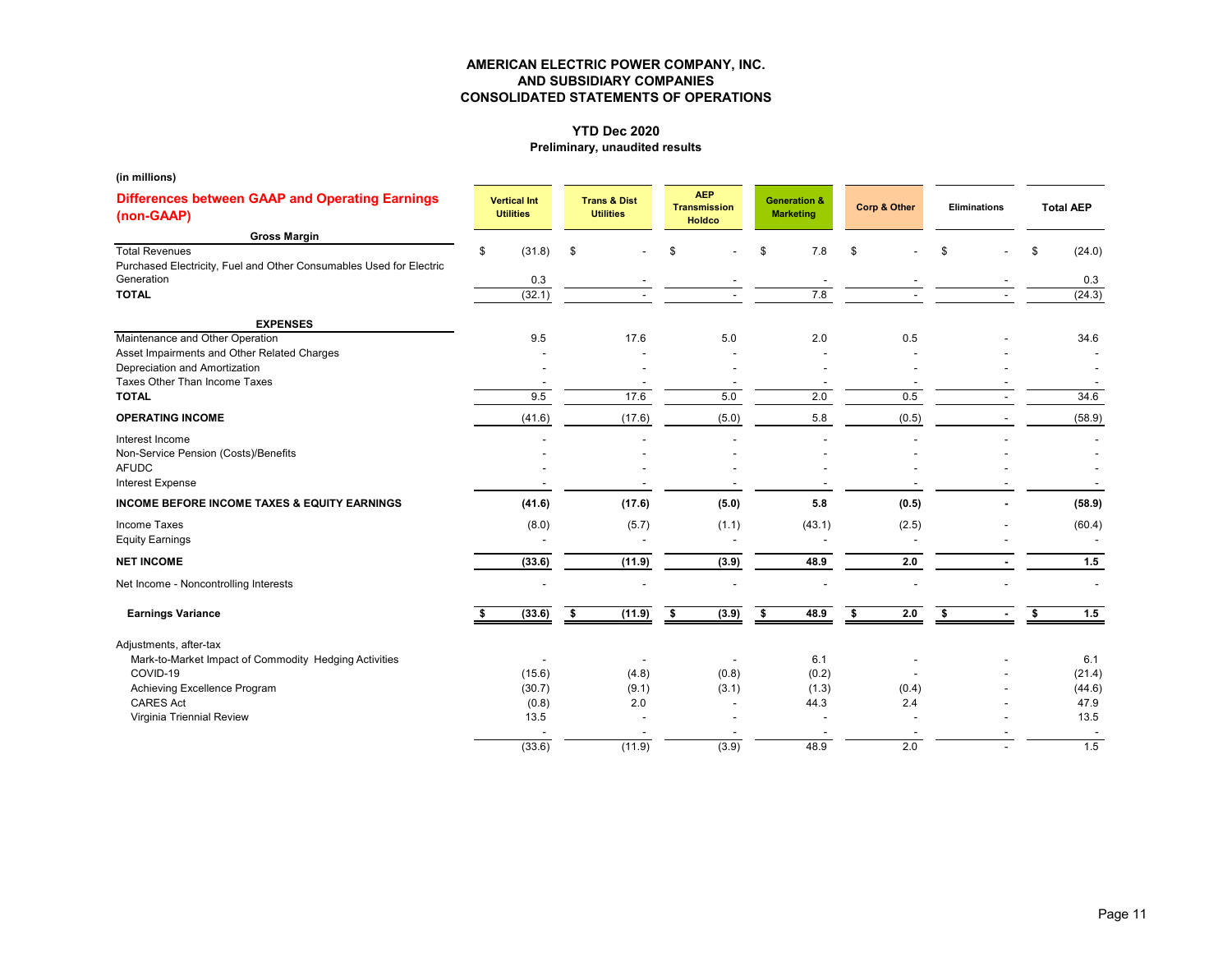| <b>GAAP Earnings</b>                                                | <b>Vertical Int</b><br><b>Utilities</b> |    | <b>Trans &amp; Dist</b><br><b>Utilities</b> |    | <b>AEP</b><br><b>Transmission</b><br><b>Holdco</b> |    | <b>Generation &amp;</b><br><b>Marketing</b> | Corp & Other |        | <b>Eliminations</b> |         | <b>Total AEP</b> |         |
|---------------------------------------------------------------------|-----------------------------------------|----|---------------------------------------------|----|----------------------------------------------------|----|---------------------------------------------|--------------|--------|---------------------|---------|------------------|---------|
| <b>Gross Margin</b>                                                 |                                         |    |                                             |    |                                                    |    |                                             |              |        |                     |         |                  |         |
| <b>Total Revenues</b>                                               | \$<br>2,441.3                           | \$ | 1,101.1                                     | \$ | 379.4                                              | \$ | 471.8                                       | \$           | 17.1   | \$                  | (349.3) | £.               | 4,061.4 |
| Purchased Electricity, Fuel and Other Consumables Used for Electric |                                         |    |                                             |    |                                                    |    |                                             |              |        |                     |         |                  |         |
| Generation                                                          | 779.5                                   |    | 168.3                                       |    |                                                    |    | 438.1                                       |              |        |                     | (45.7)  |                  | 1,340.2 |
| <b>TOTAL</b>                                                        | 1,661.8                                 |    | 932.8                                       |    | 379.4                                              |    | 33.7                                        |              | 17.1   |                     | (303.6) |                  | 2,721.2 |
| <b>EXPENSES</b>                                                     |                                         |    |                                             |    |                                                    |    |                                             |              |        |                     |         |                  |         |
| Maintenance and Other Operation                                     | 802.5                                   |    | 405.3                                       |    | 35.4                                               |    | (1.3)                                       |              | 22.6   |                     | (306.6) |                  | 957.9   |
| Asset Impairments and Other Related Charges                         | 11.6                                    |    |                                             |    |                                                    |    |                                             |              |        |                     |         |                  | 11.6    |
| Depreciation and Amortization                                       | 445.4                                   |    | 174.5                                       |    | 80.5                                               |    | 21.2                                        |              | 0.2    |                     |         |                  | 721.8   |
| Taxes Other Than Income Taxes                                       | 121.7                                   |    | 157.4                                       |    | 61.6                                               |    | 2.4                                         |              |        |                     | 3.1     |                  | 346.2   |
| <b>TOTAL</b>                                                        | 1,381.2                                 |    | 737.2                                       |    | 177.5                                              |    | 22.3                                        |              | 22.8   |                     | (303.5) |                  | 2,037.5 |
| <b>OPERATING INCOME</b>                                             | 280.6                                   |    | 195.6                                       |    | 201.9                                              |    | 11.4                                        |              | (5.7)  |                     | (0.1)   |                  | 683.7   |
| Other Income                                                        | 3.6                                     |    | 0.4                                         |    |                                                    |    | 1.8                                         |              | 6.5    |                     | (5.1)   |                  | 7.2     |
| Non-Service Pension (Costs)/Benefits                                | 16.9                                    |    | 7.2                                         |    | 0.5                                                |    | 3.9                                         |              | 1.2    |                     |         |                  | 29.7    |
| <b>AFUDC</b>                                                        | 9.9                                     |    | 8.0                                         |    | 17.9                                               |    |                                             |              |        |                     |         |                  | 35.8    |
| <b>Interest Expense</b>                                             | (148.7)                                 |    | (72.1)                                      |    | (37.9)                                             |    | (4.5)                                       |              | (45.6) |                     | 5.2     |                  | (303.6) |
| <b>INCOME BEFORE INCOME TAXES &amp; EQUITY EARNINGS</b>             | 162.3                                   |    | 139.1                                       |    | 182.4                                              |    | 12.6                                        |              | (43.6) |                     |         |                  | 452.8   |
| <b>Income Taxes</b>                                                 | (14.6)                                  |    | 19.7                                        |    | 28.4                                               |    | (17.8)                                      |              | (85.7) |                     |         |                  | (70.0)  |
| <b>Equity Earnings</b>                                              | 0.9                                     |    |                                             |    | 17.3                                               |    | (4.4)                                       |              | 2.0    |                     |         |                  | 15.8    |
| <b>NET INCOME</b>                                                   | 177.8                                   |    | 119.4                                       |    | 171.3                                              |    | 26.0                                        |              | 44.1   |                     |         |                  | 538.6   |
| Net Income - Noncontrolling Interests                               | 0.5                                     |    |                                             |    | 1.0                                                |    | (1.8)                                       |              |        |                     |         |                  | (0.3)   |
| <b>EARNINGS ATTRIBUTABLE TO AEP COMMON SHAREHOLDERS</b>             | 177.3                                   |    | 119.4                                       |    | 170.3                                              |    | 27.8                                        | \$           | 44.1   | \$                  |         | \$               | 538.9   |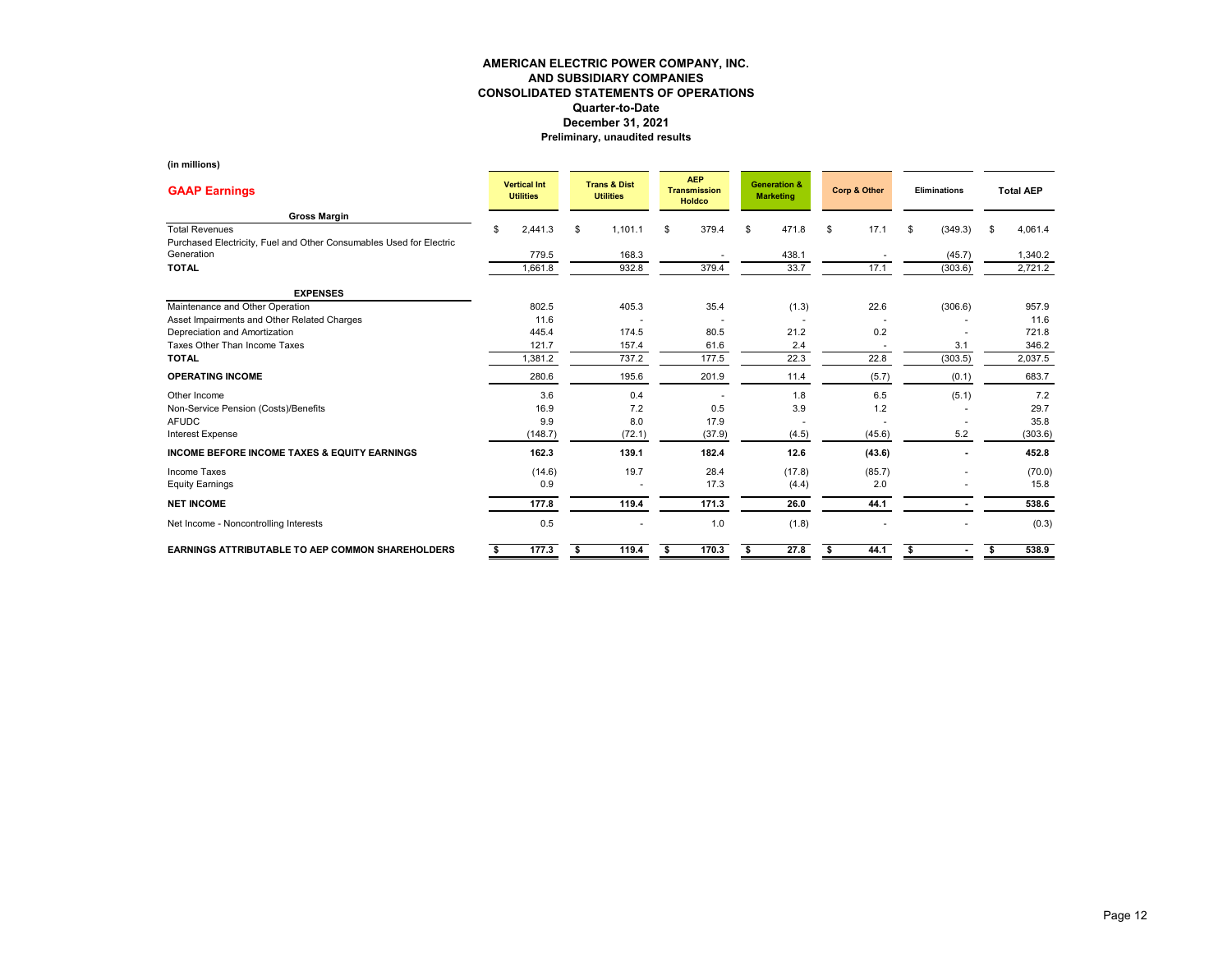#### **(in millions, except EPS)**

| <b>Operating Earnings (non-GAAP)</b>                                                         | <b>Vertical Int</b><br><b>Utilities</b> |         |    | <b>Trans &amp; Dist</b><br><b>Utilities</b> |    | <b>AEP</b><br><b>Transmission</b><br><b>Holdco</b> |     | <b>Generation &amp;</b><br><b>Marketing</b> |    | Corp & Other | <b>Eliminations</b>  |      | <b>Total AEP</b> |
|----------------------------------------------------------------------------------------------|-----------------------------------------|---------|----|---------------------------------------------|----|----------------------------------------------------|-----|---------------------------------------------|----|--------------|----------------------|------|------------------|
| <b>Gross Margin</b>                                                                          |                                         |         |    |                                             |    |                                                    |     |                                             |    |              |                      |      |                  |
| <b>Total Revenues</b><br>Purchased Electricity, Fuel and Other Consumables Used for Electric | \$                                      | 2,441.3 | \$ | 1,101.1                                     | \$ | 379.4                                              | \$. | 495.6                                       | \$ | 17.1         | \$<br>(349.3)        | \$   | 4,085.2          |
| Generation                                                                                   |                                         | 779.5   |    | 168.3                                       |    |                                                    |     | 438.1                                       |    |              | (45.7)               |      | 1,340.2          |
| <b>TOTAL</b>                                                                                 |                                         | 1,661.8 |    | 932.8                                       |    | 379.4                                              |     | 57.5                                        |    | 17.1         | (303.6)              |      | 2,745.0          |
| <b>EXPENSES</b>                                                                              |                                         |         |    |                                             |    |                                                    |     |                                             |    |              |                      |      |                  |
| Maintenance and Other Operation                                                              |                                         | 802.5   |    | 405.3                                       |    | 35.4                                               |     | 37.8                                        |    | 13.6         | (306.6)              |      | 988.0            |
| Asset Impairments and Other Related Charges                                                  |                                         |         |    |                                             |    |                                                    |     |                                             |    |              |                      |      |                  |
| Depreciation and Amortization                                                                |                                         | 445.4   |    | 174.5                                       |    | 80.5                                               |     | 21.2                                        |    | 0.2          |                      |      | 721.8            |
| Taxes Other Than Income Taxes                                                                |                                         | 121.7   |    | 157.4                                       |    | 61.6                                               |     | 2.4                                         |    |              | 3.1                  |      | 346.2            |
| <b>TOTAL</b>                                                                                 |                                         | 1,369.6 |    | 737.2                                       |    | 177.5                                              |     | 61.4                                        |    | 13.8         | (303.5)              |      | 2,056.0          |
| <b>OPERATING INCOME</b>                                                                      |                                         | 292.2   |    | 195.6                                       |    | 201.9                                              |     | (3.9)                                       |    | 3.3          | (0.1)                |      | 689.0            |
| Other Income                                                                                 |                                         | 3.6     |    | 0.4                                         |    |                                                    |     | 1.8                                         |    | 6.5          | (5.1)                |      | 7.2              |
| Non-Service Pension (Costs)/Benefits                                                         |                                         | 16.9    |    | 7.2                                         |    | 0.5                                                |     | 3.9                                         |    | 1.2          |                      |      | 29.7             |
| <b>AFUDC</b>                                                                                 |                                         | 9.9     |    | 8.0                                         |    | 17.9                                               |     |                                             |    |              |                      |      | 35.8             |
| Interest Expense                                                                             |                                         | (148.7) |    | (72.1)                                      |    | (37.9)                                             |     | (4.5)                                       |    | (45.6)       | 5.2                  |      | (303.6)          |
| <b>INCOME BEFORE INCOME TAXES &amp; EQUITY EARNINGS</b>                                      |                                         | 173.9   |    | 139.1                                       |    | 182.4                                              |     | (2.7)                                       |    | (34.6)       |                      |      | 458.1            |
| Income Taxes                                                                                 |                                         | (21.2)  |    | 10.6                                        |    | 34.6                                               |     | (35.7)                                      |    | (7.7)        |                      |      | (19.4)           |
| <b>Equity Earnings</b>                                                                       |                                         | 1.5     |    |                                             |    | 19.3                                               |     | (4.4)                                       |    | 2.0          |                      |      | 18.4             |
| <b>NET INCOME</b>                                                                            |                                         | 196.6   |    | 128.5                                       |    | 167.1                                              |     | 28.6                                        |    | (24.9)       |                      |      | 495.9            |
| Net Income - Noncontrolling Interests                                                        |                                         | 0.5     |    |                                             |    | 1.0                                                |     | (1.8)                                       |    |              |                      |      | (0.3)            |
| <b>OPERATING EARNINGS</b>                                                                    |                                         | 196.1   | £. | 128.5                                       | \$ | 166.1                                              |     | 30.4                                        | £. | (24.9)       | \$<br>$\blacksquare$ | - \$ | 496.2            |
| <b>OPERATING EARNINGS PER SHARE</b><br>503.8 million<br>Based on Average Shares of:          |                                         | 0.39    |    | 0.25                                        |    | 0.33                                               |     | 0.06                                        |    | (0.05)       |                      |      | 0.98             |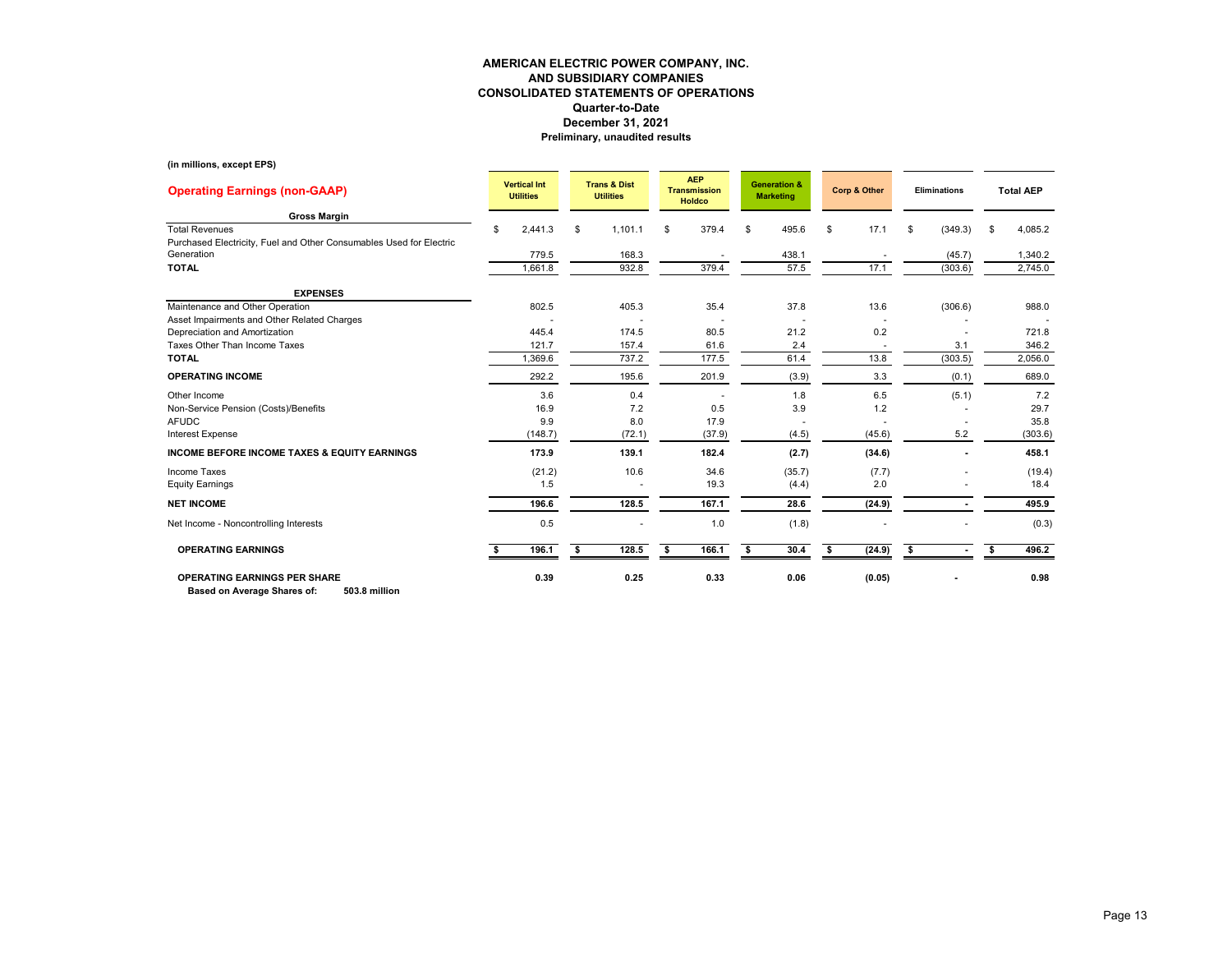| (in millions)                                                                                              |    |                                         |                                             |                                                    |                                             |               |                     |    |                  |
|------------------------------------------------------------------------------------------------------------|----|-----------------------------------------|---------------------------------------------|----------------------------------------------------|---------------------------------------------|---------------|---------------------|----|------------------|
| Differences between GAAP and Operating Earnings<br>(non-GAAP)                                              |    | <b>Vertical Int</b><br><b>Utilities</b> | <b>Trans &amp; Dist</b><br><b>Utilities</b> | <b>AEP</b><br><b>Transmission</b><br><b>Holdco</b> | <b>Generation &amp;</b><br><b>Marketing</b> | Corp & Other  | <b>Eliminations</b> |    | <b>Total AEP</b> |
| <b>Gross Margin</b>                                                                                        |    |                                         |                                             |                                                    |                                             |               |                     |    |                  |
| <b>Total Revenues</b><br>Purchased Electricity, Fuel and Other Consumables Used for Electric<br>Generation | \$ |                                         | \$                                          | \$                                                 | \$<br>(23.8)                                | \$            |                     | \$ | (23.8)           |
| <b>TOTAL</b>                                                                                               |    |                                         |                                             |                                                    | (23.8)                                      |               |                     |    | (23.8)           |
| <b>EXPENSES</b>                                                                                            |    |                                         |                                             |                                                    |                                             |               |                     |    |                  |
| Maintenance and Other Operation<br>Asset Impairments and Other Related Charges                             |    | 11.6                                    |                                             |                                                    | (39.1)                                      | 9.0           |                     |    | (30.1)<br>11.6   |
| Depreciation and Amortization                                                                              |    |                                         |                                             |                                                    |                                             |               |                     |    |                  |
| Taxes Other Than Income Taxes<br><b>TOTAL</b>                                                              |    | 11.6                                    |                                             |                                                    | (39.1)                                      | 9.0           |                     |    | (18.5)           |
| <b>OPERATING INCOME</b>                                                                                    |    | (11.6)                                  |                                             |                                                    | 15.3                                        | (9.0)         |                     |    | (5.3)            |
| Other Income<br>Non-Service Pension (Costs)/Benefits                                                       |    |                                         |                                             |                                                    |                                             |               |                     |    |                  |
| <b>AFUDC</b><br><b>Interest Expense</b>                                                                    |    |                                         |                                             |                                                    |                                             |               |                     |    |                  |
| <b>INCOME BEFORE INCOME TAXES &amp; EQUITY EARNINGS</b>                                                    |    | (11.6)                                  |                                             |                                                    | 15.3                                        | (9.0)         |                     |    | (5.3)            |
| Income Taxes<br><b>Equity Earnings</b>                                                                     |    | 6.6<br>(0.6)                            | 9.1                                         | (6.2)<br>(2.0)                                     | 17.9                                        | (78.0)        |                     |    | (50.6)<br>(2.6)  |
| <b>NET INCOME</b>                                                                                          |    | (18.8)                                  | (9.1)                                       | $4.2\,$                                            | (2.6)                                       | 69.0          |                     |    | 42.7             |
| Net Income - Noncontrolling Interests                                                                      |    |                                         |                                             |                                                    |                                             |               |                     |    |                  |
| <b>Earnings Variance</b>                                                                                   | s  | (18.8)                                  | \$<br>(9.1)                                 | \$<br>4.2                                          | \$<br>(2.6)                                 | \$<br>69.0    | \$                  | \$ | 42.7             |
| Adjustments, after-tax                                                                                     |    |                                         |                                             |                                                    |                                             |               |                     |    |                  |
| Mark-to-Market Impact of Commodity Hedging Activities                                                      |    |                                         |                                             |                                                    | (18.8)                                      |               |                     |    | (18.8)           |
| State Tax Law Changes<br>Accumulated Deferred Income Tax Adjustments                                       |    | (2.5)<br>(7.1)                          | (9.1)                                       | 4.2                                                | (14.1)                                      | (2.5)<br>78.6 |                     |    | (5.0)<br>52.5    |
| Gain on Sale of Certain Merchant Generation Assets                                                         |    | $\overline{a}$                          |                                             |                                                    | 30.3                                        |               |                     |    | 30.3             |
| Dolet Hills Power Station Regulatory Disallowance                                                          |    | (9.2)                                   |                                             |                                                    |                                             |               |                     |    | (9.2)            |
| Transaction Costs - Sale of Kentucky Operations                                                            |    | ٠                                       |                                             |                                                    |                                             | (7.1)         |                     |    | (7.1)            |
|                                                                                                            |    | (18.8)                                  | (9.1)                                       | 4.2                                                | (2.6)                                       | 69.0          |                     |    | 42.7             |
|                                                                                                            |    |                                         |                                             |                                                    |                                             |               |                     |    |                  |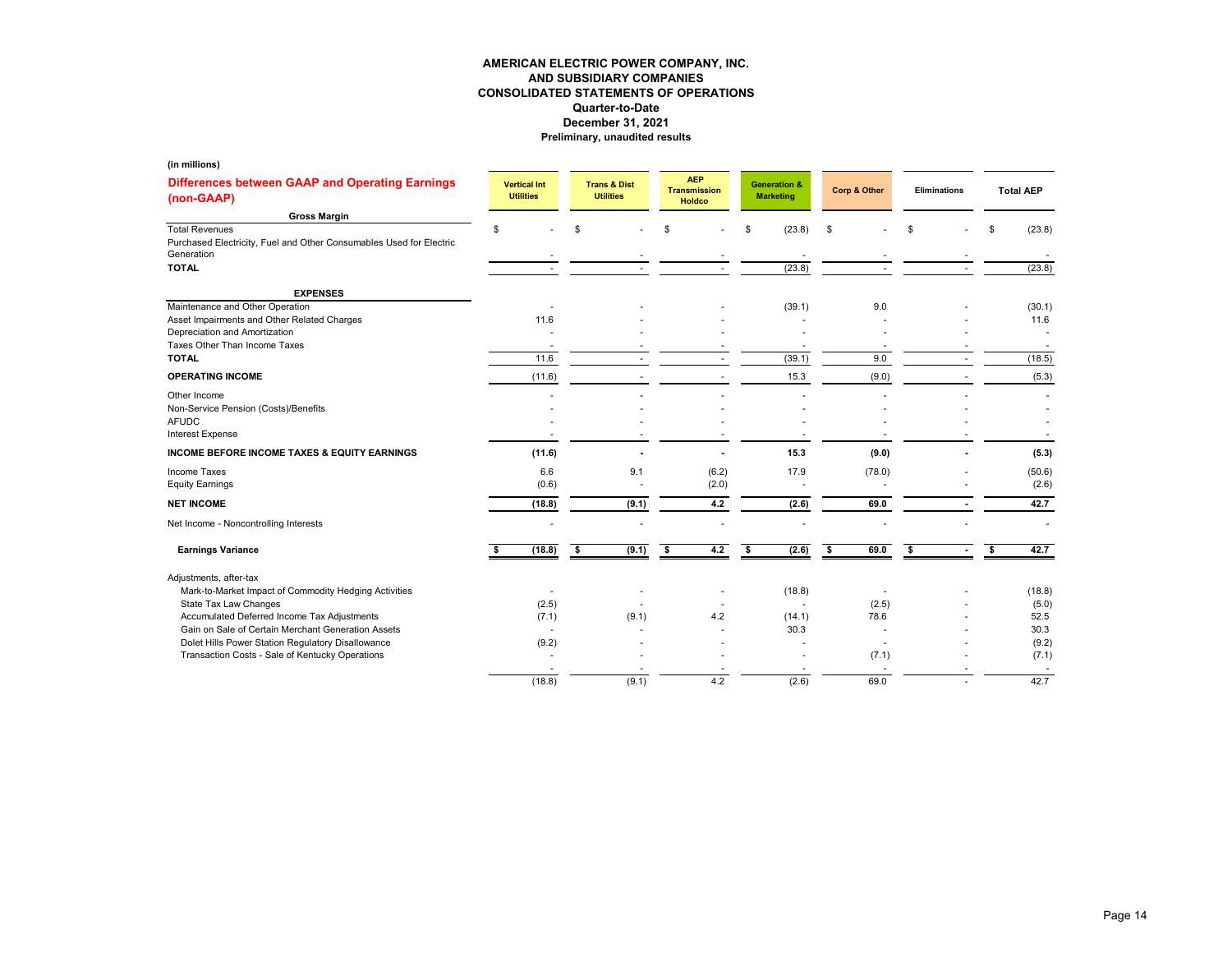| <b>GAAP Earnings</b>                                                | <b>Vertical Int</b><br><b>Utilities</b> |         |    | <b>Trans &amp; Dist</b><br><b>Utilities</b> |    | <b>AEP</b><br><b>Transmission</b><br><b>Holdco</b> |    | <b>Generation &amp;</b><br><b>Marketing</b> |    | Corp & Other | <b>Eliminations</b> |         | <b>Total AEP</b> |
|---------------------------------------------------------------------|-----------------------------------------|---------|----|---------------------------------------------|----|----------------------------------------------------|----|---------------------------------------------|----|--------------|---------------------|---------|------------------|
| <b>Gross Margin</b>                                                 |                                         |         |    |                                             |    |                                                    |    |                                             |    |              |                     |         |                  |
| <b>Total Revenues</b>                                               | 2,125.9<br>\$                           |         | \$ | 1,039.2                                     | \$ | 321.0                                              | \$ | 420.1                                       | \$ | 24.8         | \$                  | (320.4) | \$<br>3,610.6    |
| Purchased Electricity, Fuel and Other Consumables Used for Electric |                                         |         |    |                                             |    |                                                    |    |                                             |    |              |                     |         |                  |
| Generation                                                          | 597.9                                   |         |    | 160.0                                       |    |                                                    |    | 353.2                                       |    |              |                     | (57.7)  | 1,053.4          |
| <b>TOTAL</b>                                                        | 1,528.0                                 |         |    | 879.2                                       |    | 321.0                                              |    | 66.9                                        |    | 24.8         |                     | (262.7) | 2,557.2          |
| <b>EXPENSES</b>                                                     |                                         |         |    |                                             |    |                                                    |    |                                             |    |              |                     |         |                  |
| Maintenance and Other Operation                                     | 722.5                                   |         |    | 417.2                                       |    | 33.1                                               |    | 39.8                                        |    | 35.0         |                     | (266.3) | 981.3            |
| Asset Impairments and Other Related Charges                         |                                         |         |    |                                             |    |                                                    |    |                                             |    |              |                     |         |                  |
| Depreciation and Amortization                                       | 426.7                                   |         |    | 166.1                                       |    | 74.8                                               |    | 18.7                                        |    | 0.2          |                     |         | 686.5            |
| Taxes Other Than Income Taxes                                       | 117.0                                   |         |    | 142.3                                       |    | 53.5                                               |    | 2.8                                         |    |              |                     | 3.6     | 319.2            |
| <b>TOTAL</b>                                                        | 1,266.2                                 |         |    | 725.6                                       |    | 161.4                                              |    | 61.3                                        |    | 35.2         |                     | (262.7) | 1,987.0          |
| <b>OPERATING INCOME</b>                                             | 261.8                                   |         |    | 153.6                                       |    | 159.6                                              |    | 5.6                                         |    | (10.4)       |                     |         | 570.2            |
| Other Income                                                        |                                         | 0.1     |    | 0.7                                         |    | 0.3                                                |    | 0.6                                         |    | 44.6         |                     | (4.7)   | 41.6             |
| Non-Service Pension (Costs)/Benefits                                |                                         | 17.0    |    | 7.3                                         |    | 0.5                                                |    | 3.8                                         |    | 1.2          |                     |         | 29.8             |
| <b>AFUDC</b>                                                        |                                         | 9.1     |    | 8.2                                         |    | 19.1                                               |    |                                             |    |              |                     |         | 36.4             |
| <b>Interest Expense</b>                                             |                                         | (138.5) |    | (71.6)                                      |    | (34.2)                                             |    | (3.5)                                       |    | (45.2)       |                     | 4.7     | (288.3)          |
| <b>INCOME BEFORE INCOME TAXES &amp; EQUITY EARNINGS</b>             | 149.5                                   |         |    | 98.2                                        |    | 145.3                                              |    | 6.5                                         |    | (9.8)        |                     | ٠       | 389.7            |
| <b>Income Taxes</b>                                                 |                                         | (17.5)  |    | 4.9                                         |    | 29.5                                               |    | (3.7)                                       |    | (30.6)       |                     |         | (17.4)           |
| <b>Equity Earnings</b>                                              |                                         | 0.7     |    |                                             |    | 19.6                                               |    | 3.1                                         |    | 4.2          |                     |         | 27.6             |
| <b>NET INCOME</b>                                                   | 167.7                                   |         |    | 93.3                                        |    | 135.4                                              |    | 13.3                                        |    | 25.0         |                     |         | 434.7            |
| Net Income - Noncontrolling Interests                               |                                         | 0.8     |    |                                             |    | 1.0                                                |    | (2.6)                                       |    |              |                     |         | (0.8)            |
| <b>EARNINGS ATTRIBUTABLE TO AEP COMMON SHAREHOLDERS</b>             | 166.9<br>s.                             |         | \$ | 93.3                                        | \$ | 134.4                                              | \$ | 15.9                                        | \$ | 25.0         | s                   |         | \$<br>435.5      |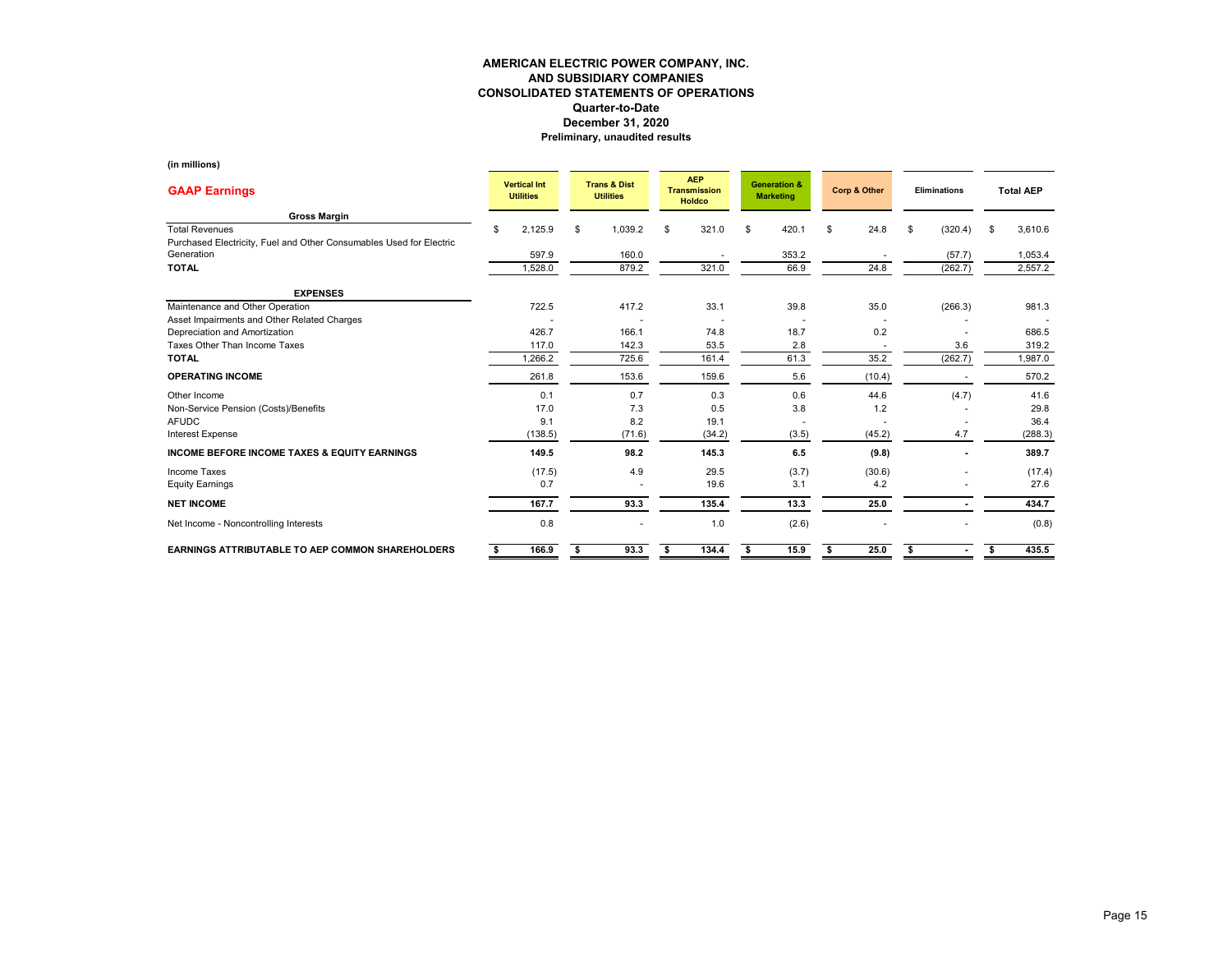| <b>Operating Earnings (non-GAAP)</b>                                                         | <b>Vertical Int</b><br><b>Utilities</b> |    | <b>Trans &amp; Dist</b><br><b>Utilities</b> | <b>AEP</b><br><b>Transmission</b><br><b>Holdco</b> | <b>Generation &amp;</b><br><b>Marketing</b> |      | Corp & Other |    | Eliminations |     | <b>Total AEP</b> |
|----------------------------------------------------------------------------------------------|-----------------------------------------|----|---------------------------------------------|----------------------------------------------------|---------------------------------------------|------|--------------|----|--------------|-----|------------------|
| <b>Gross Margin</b>                                                                          |                                         |    |                                             |                                                    |                                             |      |              |    |              |     |                  |
| <b>Total Revenues</b><br>Purchased Electricity, Fuel and Other Consumables Used for Electric | \$<br>2,157.7                           | \$ | 1,039.2                                     | \$<br>321.0                                        | \$<br>425.6                                 | \$   | 24.8         | \$ | (320.4)      | \$. | 3,647.9          |
| Generation                                                                                   | 597.9                                   |    | 160.0                                       |                                                    | 353.2                                       |      |              |    | (57.7)       |     | 1,053.4          |
| <b>TOTAL</b>                                                                                 | 1,559.8                                 |    | 879.2                                       | 321.0                                              | 72.4                                        |      | 24.8         |    | (262.7)      |     | 2,594.5          |
| <b>EXPENSES</b>                                                                              |                                         |    |                                             |                                                    |                                             |      |              |    |              |     |                  |
| Maintenance and Other Operation                                                              | 769.1                                   |    | 416.5                                       | 32.8                                               | 39.7                                        |      | 35.0         |    | (266.3)      |     | 1,026.8          |
| Asset Impairments and Other Related Charges                                                  |                                         |    |                                             |                                                    |                                             |      |              |    |              |     |                  |
| Depreciation and Amortization                                                                | 426.7                                   |    | 166.1                                       | 74.8                                               | 18.7                                        |      | 0.2          |    |              |     | 686.5            |
| Taxes Other Than Income Taxes                                                                | 117.0                                   |    | 142.3                                       | 53.5                                               | 2.8                                         |      |              |    | 3.6          |     | 319.2            |
| <b>TOTAL</b>                                                                                 | 1,312.8                                 |    | 724.9                                       | 161.1                                              | 61.2                                        |      | 35.2         |    | (262.7)      |     | 2,032.5          |
| <b>OPERATING INCOME</b>                                                                      | 247.0                                   |    | 154.3                                       | 159.9                                              | 11.2                                        |      | (10.4)       |    |              |     | 562.0            |
| Other Income                                                                                 | 0.1                                     |    | 0.7                                         | 0.3                                                | 0.6                                         |      | 44.6         |    | (4.7)        |     | 41.6             |
| Non-Service Pension (Costs)/Benefits                                                         | 17.0                                    |    | 7.3                                         | 0.5                                                | 3.8                                         |      | 1.2          |    |              |     | 29.8             |
| <b>AFUDC</b>                                                                                 | 9.1                                     |    | 8.2                                         | 19.1                                               |                                             |      |              |    |              |     | 36.4             |
| <b>Interest Expense</b>                                                                      | (138.5)                                 |    | (71.6)                                      | (34.2)                                             | (3.5)                                       |      | (45.2)       |    | 4.7          |     | (288.3)          |
| <b>INCOME BEFORE INCOME TAXES &amp; EQUITY EARNINGS</b>                                      | 134.7                                   |    | 98.9                                        | 145.6                                              | 12.1                                        |      | (9.8)        |    |              |     | 381.5            |
| Income Taxes                                                                                 | (20.5)                                  |    | 5.1                                         | 29.6                                               | (6.4)                                       |      | (30.6)       |    |              |     | (22.8)           |
| <b>Equity Earnings</b>                                                                       | 0.7                                     |    |                                             | 19.6                                               | 3.1                                         |      | 4.2          |    |              |     | 27.6             |
| <b>NET INCOME</b>                                                                            | 155.9                                   |    | 93.8                                        | 135.6                                              | 21.6                                        |      | 25.0         |    |              |     | 431.9            |
| Net Income - Noncontrolling Interests                                                        | 0.8                                     |    |                                             | 1.0                                                | (2.6)                                       |      |              |    |              |     | (0.8)            |
| <b>OPERATING EARNINGS</b>                                                                    | 155.1                                   | £. | 93.8                                        | \$<br>134.6                                        | 24.2                                        | - \$ | 25.0         | s. |              | -96 | 432.7            |
| <b>OPERATING EARNINGS PER SHARE</b><br>Based on Average Shares of:<br>496.4 million          | 0.31                                    |    | 0.19                                        | 0.27                                               | 0.05                                        |      | 0.05         |    |              |     | 0.87             |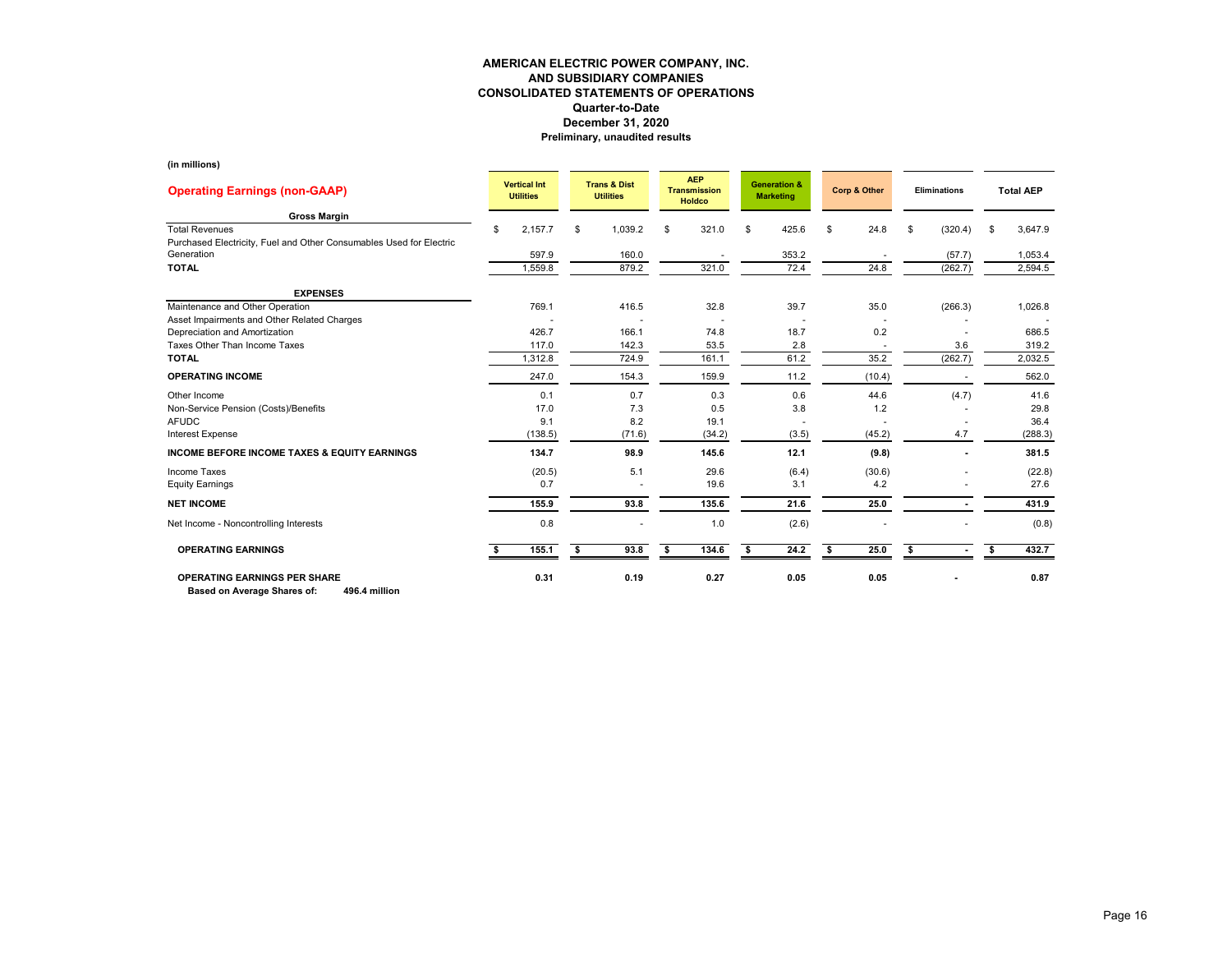| (in millions)                                                                                              |                                         |                                             |       |                                                    |       |                                             |                |              |        |                     |                  |
|------------------------------------------------------------------------------------------------------------|-----------------------------------------|---------------------------------------------|-------|----------------------------------------------------|-------|---------------------------------------------|----------------|--------------|--------|---------------------|------------------|
| Differences between GAAP and Operating Earnings<br>(non-GAAP)                                              | <b>Vertical Int</b><br><b>Utilities</b> | <b>Trans &amp; Dist</b><br><b>Utilities</b> |       | <b>AEP</b><br><b>Transmission</b><br><b>Holdco</b> |       | <b>Generation &amp;</b><br><b>Marketing</b> |                | Corp & Other |        | <b>Eliminations</b> | <b>Total AEP</b> |
| <b>Gross Margin</b>                                                                                        |                                         |                                             |       |                                                    |       |                                             |                |              |        |                     |                  |
| <b>Total Revenues</b><br>Purchased Electricity, Fuel and Other Consumables Used for Electric<br>Generation | \$<br>(31.8)                            | \$                                          |       | \$                                                 |       | \$                                          | (5.5)          | \$           |        | \$                  | \$<br>(37.3)     |
| <b>TOTAL</b>                                                                                               | (31.8)                                  |                                             |       |                                                    |       |                                             | (5.5)          |              |        |                     | (37.3)           |
|                                                                                                            |                                         |                                             |       |                                                    |       |                                             |                |              |        |                     |                  |
| <b>EXPENSES</b><br>Maintenance and Other Operation                                                         |                                         |                                             | 0.7   |                                                    | 0.3   |                                             | 0.1            |              |        |                     |                  |
| Asset Impairments and Other Related Charges                                                                | (46.6)                                  |                                             |       |                                                    |       |                                             |                |              |        |                     | (45.5)           |
| Loss(Gain) of Sale of Property                                                                             |                                         |                                             |       |                                                    |       |                                             |                |              |        |                     |                  |
| Depreciation and Amortization                                                                              |                                         |                                             |       |                                                    |       |                                             |                |              |        |                     |                  |
| Taxes Other Than Income Taxes                                                                              |                                         |                                             |       |                                                    |       |                                             |                |              |        |                     |                  |
| <b>TOTAL</b>                                                                                               | (46.6)                                  |                                             | 0.7   |                                                    | 0.3   |                                             | 0.1            |              |        |                     | (45.5)           |
| <b>OPERATING INCOME</b>                                                                                    | 14.8                                    |                                             | (0.7) |                                                    | (0.3) |                                             | (5.6)          |              |        |                     | 8.2              |
| Other Income                                                                                               |                                         |                                             |       |                                                    |       |                                             |                |              |        |                     |                  |
| Non-Service Pension (Costs)/Benefits                                                                       |                                         |                                             |       |                                                    |       |                                             |                |              |        |                     |                  |
| <b>AFUDC</b>                                                                                               |                                         |                                             |       |                                                    |       |                                             |                |              |        |                     |                  |
| <b>Interest Expense</b>                                                                                    |                                         |                                             |       |                                                    |       |                                             |                |              |        |                     |                  |
| <b>INCOME BEFORE INCOME TAXES &amp; EQUITY EARNINGS</b>                                                    | 14.8                                    |                                             | (0.7) |                                                    | (0.3) |                                             | (5.6)          |              |        |                     | 8.2              |
| Income Taxes                                                                                               | 3.0                                     |                                             | (0.2) |                                                    | (0.1) |                                             | 2.7            |              |        |                     | 5.4              |
| <b>Equity Earnings</b>                                                                                     |                                         |                                             |       |                                                    |       |                                             |                |              |        |                     |                  |
| <b>NET INCOME</b>                                                                                          | 11.8                                    |                                             | (0.5) |                                                    | (0.2) |                                             | (8.3)          |              |        |                     | 2.8              |
| Net Income - Noncontrolling Interests                                                                      |                                         |                                             |       |                                                    |       |                                             |                |              |        |                     |                  |
| <b>Earnings Variance</b>                                                                                   | 11.8                                    | \$                                          | (0.5) | \$                                                 | (0.2) | \$                                          | (8.3)          | \$           | $\sim$ | \$<br>$\sim$        | \$<br>2.8        |
| Adjustments, after-tax                                                                                     |                                         |                                             |       |                                                    |       |                                             |                |              |        |                     |                  |
| Mark-to-Market Impact of Commodity Hedging Activities                                                      |                                         |                                             |       |                                                    |       |                                             | (4.4)          |              |        |                     | (4.4)            |
| COVID-19                                                                                                   | (1.7)                                   |                                             | (0.5) |                                                    | (0.2) |                                             | (0.1)          |              |        |                     | (2.5)            |
| <b>CARES Act</b>                                                                                           |                                         |                                             |       |                                                    |       |                                             | (3.8)          |              |        |                     | (3.8)            |
| Virginia Triennial Review                                                                                  | 13.5                                    |                                             |       |                                                    |       |                                             | $\overline{a}$ |              |        |                     | 13.5             |
|                                                                                                            | 11.8                                    |                                             | (0.5) |                                                    | (0.2) |                                             | (8.3)          |              |        |                     | 2.8              |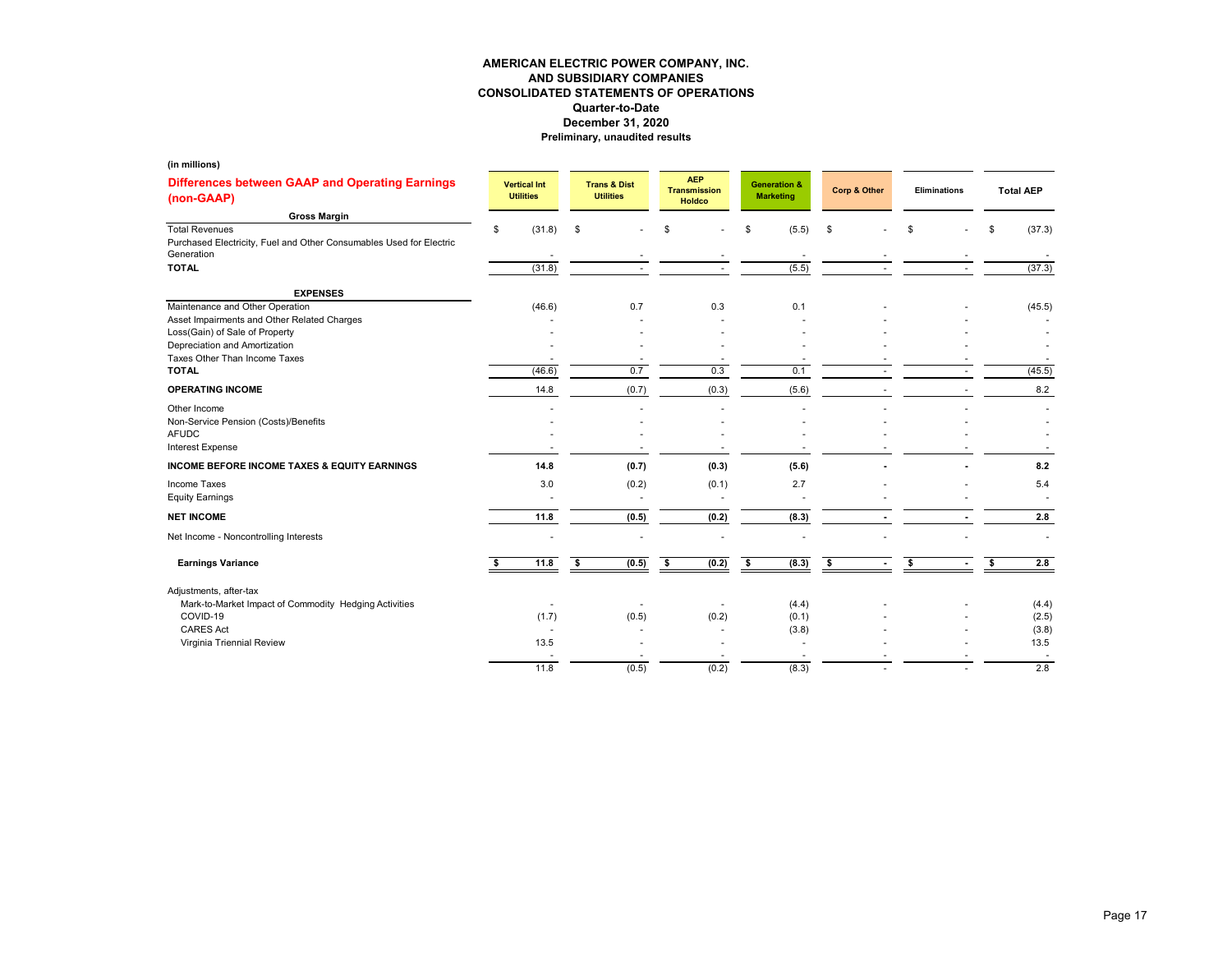#### **YTD Dec 2021Preliminary, unaudited results**

| <b>Operating Earnings (non-GAAP)</b>                    | Appalachian<br><b>Power Company</b> | <b>Wheeling Power</b><br>Company | <b>AEP Generating</b>    | <b>I&amp;M Power</b><br>Company | <b>Kentucky Power</b> | Kingsport<br>Power       | <b>Public Service</b><br>Co - Oklahoma | <b>Southwestern</b><br><b>Electric Power</b><br>Co. | Eliminations | <b>Vertical Int</b><br><b>Utilities</b> |
|---------------------------------------------------------|-------------------------------------|----------------------------------|--------------------------|---------------------------------|-----------------------|--------------------------|----------------------------------------|-----------------------------------------------------|--------------|-----------------------------------------|
| <b>Gross Margin</b>                                     | 2,125.3                             | 229.3                            | 233.2                    | 1,769.9                         | 386.0                 | 38.8                     | 890.1                                  | 1,260.8                                             | (79.1)       | 6,854.3                                 |
| <b>EXPENSES</b>                                         |                                     |                                  |                          |                                 |                       |                          |                                        |                                                     |              |                                         |
| Maintenance and Other Operation                         | 875.6                               | 110.0                            | 105.7                    | 861.4                           | 190.8                 | 14.0                     | 450.9                                  | 497.1                                               | (62.4)       | 3,043.1                                 |
| Asset Impairments and Other Related Charges             |                                     |                                  | $\overline{\phantom{a}}$ |                                 |                       | $\sim$                   |                                        |                                                     |              |                                         |
| Depreciation and Amortization                           | 546.2                               | 44.5                             | 101.2                    | 439.9                           | 115.1                 | 9.1                      | 196.6                                  | 295.0                                               |              | 1,747.6                                 |
| Taxes Other Than Income Taxes                           | 154.2                               | 20.6                             | 5.3                      | 110.9                           | 27.7                  | 11.2                     | 49.7                                   | 117.7                                               |              | 497.3                                   |
| <b>TOTAL</b>                                            | 1,576.0                             | 175.1                            | 212.2                    | 1,412.2                         | 333.6                 | 34.3                     | 697.2                                  | 909.8                                               | (62.4)       | 5,288.0                                 |
| <b>OPERATING INCOME</b>                                 | 549.3                               | 54.2                             | 21.0                     | 357.7                           | 52.4                  | 4.5                      | 192.9                                  | 351.0                                               | (16.7)       | 1,566.3                                 |
| Other Income                                            | 1.0                                 |                                  | $\overline{\phantom{a}}$ | (1.0)                           |                       | $\sim$                   | 4.3                                    | 9.2                                                 |              | 13.5                                    |
| Non-Service Pension (Costs)/Benefits                    | 19.0                                | 1.4                              | 3.1                      | 16.4                            | 4.1                   | 0.4                      | 8.5                                    | 8.3                                                 | 6.7          | 67.9                                    |
| <b>AFUDC</b>                                            | 15.6                                |                                  | 0.6                      | 12.8                            | 1.8                   |                          | 2.4                                    | 7.0                                                 |              | 40.2                                    |
| <b>Interest Expense</b>                                 | (213.9)                             | (13.0)                           | (3.9)                    | (116.7)                         | (35.6)                | (2.4)                    | (62.9)                                 | (125.8)                                             |              | (574.2)                                 |
| <b>INCOME BEFORE INCOME TAXES &amp; EQUITY EARNINGS</b> | 371.0                               | 42.6                             | 20.8                     | 269.2                           | 22.7                  | 2.5                      | 145.2                                  | 249.7                                               | (10.0)       | 1,113.7                                 |
| Income Taxes                                            | 17.5                                | 4.7                              | (1.0)                    | (9.3)                           | (30.5)                | (0.6)                    | 5.3                                    | (0.6)                                               | (2.1)        | (16.6)                                  |
| <b>Equity Earnings</b>                                  | $\overline{\phantom{a}}$            |                                  | $\overline{\phantom{a}}$ | $\overline{\phantom{a}}$        |                       | $\overline{\phantom{a}}$ |                                        | 4.0                                                 |              | 4.0                                     |
| <b>NET INCOME</b>                                       | 353.5                               | 37.9                             | 21.8                     | 278.5                           | 53.2                  | 3.1                      | 139.9                                  | 254.3                                               | (7.9)        | 1,134.3                                 |
| Net Income - Noncontrolling Interests                   |                                     |                                  |                          |                                 |                       |                          |                                        | 3.1                                                 |              | 3.1                                     |
| Preferred Stock Dividend Requirements of Subsidiaries   |                                     |                                  |                          |                                 |                       |                          |                                        |                                                     |              |                                         |
| <b>OPERATING EARNINGS (non-GAAP)</b>                    | 353.5                               | 37.9<br>S.                       | 21.8<br>s.               | 278.5<br>-\$                    | 53.2<br>\$            | 3.1<br>- \$              | 139.9<br>s.                            | 251.2<br>s.                                         | (7.9)<br>-S  | 1,131.2<br>\$                           |
|                                                         |                                     |                                  |                          |                                 |                       |                          |                                        |                                                     |              |                                         |
| Adjustments, after-tax                                  |                                     |                                  |                          |                                 |                       |                          |                                        |                                                     |              |                                         |
| State Tax Law Changes                                   |                                     |                                  | $\overline{\phantom{a}}$ |                                 |                       |                          | 1.2                                    | (2.5)                                               |              | (1.3)                                   |
| Accumulated Deferred Income Tax Adjustments             | (4.6)                               |                                  | (0.3)                    | 1.3                             | (3.0)                 |                          |                                        | (0.5)                                               |              | (7.1)                                   |
| Dolet Hills Power Station Regulatory Disallowance       |                                     |                                  | $\sim$                   | $\overline{\phantom{a}}$        |                       |                          |                                        | (9.2)                                               |              | (9.2)                                   |
|                                                         |                                     |                                  | ٠                        |                                 |                       |                          |                                        |                                                     |              |                                         |
| <b>GAAP / Reported Earnings</b>                         | 348.9                               | 37.9                             | 21.5                     | 279.8                           | 50.2                  | 3.1                      | 141.1                                  | 239.0                                               | (7.9)        | 1,113.6                                 |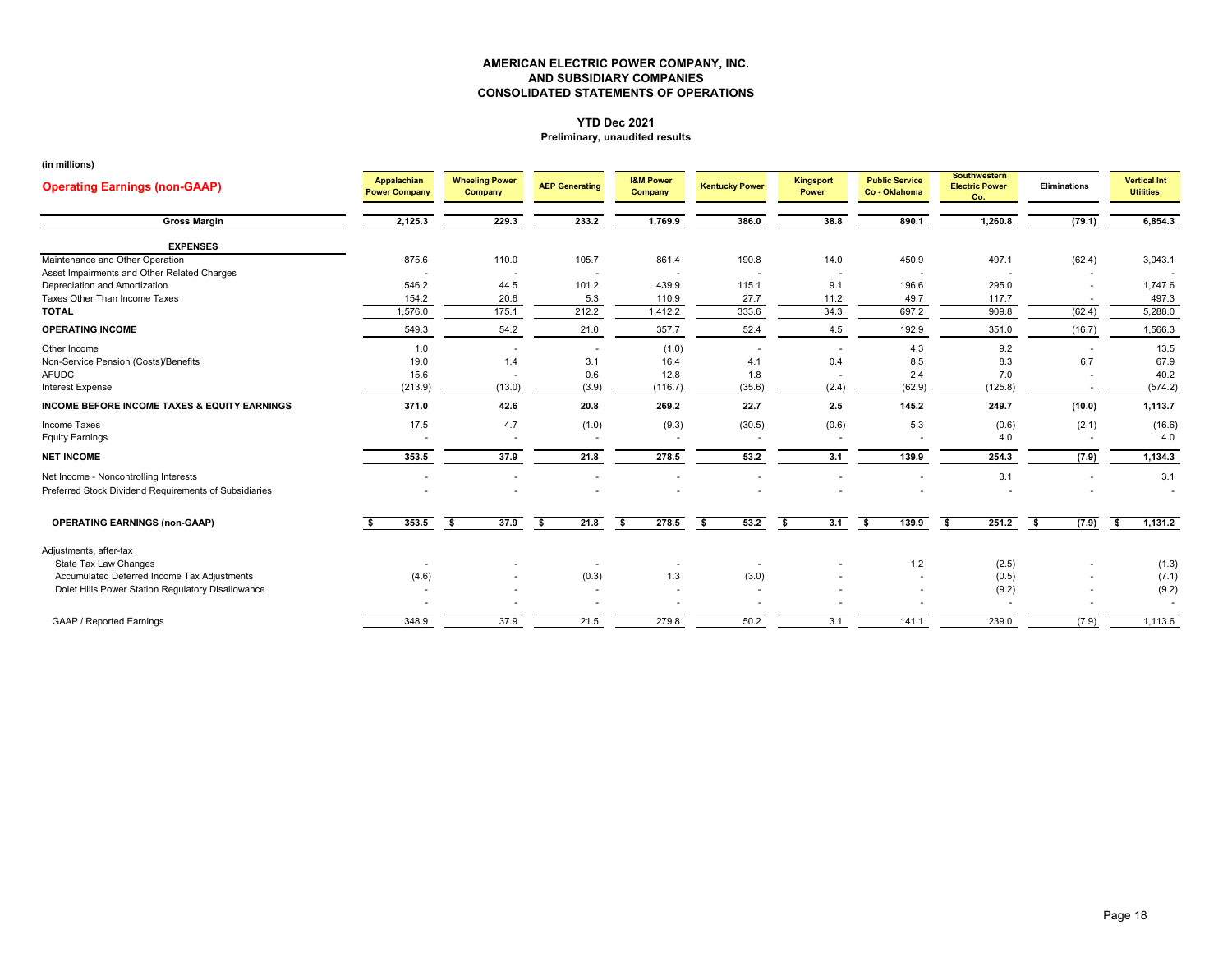# **YTD Dec 2021**

### **Preliminary, unaudited results**

| (in millions)                                           |                   |                  |                     |                                             |
|---------------------------------------------------------|-------------------|------------------|---------------------|---------------------------------------------|
| <b>Operating Earnings (non-GAAP)</b>                    | <b>Ohio Power</b> | <b>AEP Texas</b> | <b>Eliminations</b> | <b>Trans &amp; Dist</b><br><b>Utilities</b> |
| <b>Gross Margin</b>                                     | 2,169.2           | 1,593.8          | $\blacksquare$      | 3,763.0                                     |
| <b>EXPENSES</b>                                         |                   |                  |                     |                                             |
| Maintenance and Other Operation                         | 994.9             | 575.8            | 3.2                 | 1,573.9                                     |
| Depreciation and Amortization                           | 303.3             | 387.0            |                     | 690.3                                       |
| Taxes Other Than Income Taxes                           | 485.8             | 155.1            |                     | 640.9                                       |
| <b>TOTAL</b>                                            | 1,784.0           | 1,117.9          | 3.2                 | 2,905.1                                     |
| <b>OPERATING INCOME</b>                                 | 385.2             | 475.9            | (3.2)               | 857.9                                       |
| Other Income                                            | 1.8               | 0.8              |                     | 2.6                                         |
| Non-Service Pension (Costs)/Benefits                    | 14.6              | 11.1             | 3.3                 | 29.0                                        |
| <b>AFUDC</b>                                            | 10.8              | 21.5             |                     | 32.3                                        |
| <b>Interest Expense</b>                                 | (124.4)           | (176.4)          | (0.1)               | (300.9)                                     |
| <b>INCOME BEFORE INCOME TAXES &amp; EQUITY EARNINGS</b> | 288.0             | 332.9            |                     | 620.9                                       |
| Income Taxes                                            | 25.5              | 42.9             |                     | 68.4                                        |
| <b>Equity Earnings</b>                                  |                   |                  |                     |                                             |
| <b>NET INCOME</b>                                       | 262.5             | 290.0            |                     | 552.5                                       |
| Net Income - Noncontrolling Interests                   |                   |                  |                     |                                             |
| <b>OPERATING EARNINGS (non-GAAP)</b>                    | 262.5<br>\$       | \$<br>290.0      | \$                  | 552.5<br>\$                                 |
| Adjustments, after-tax                                  |                   |                  |                     |                                             |
| Accumulated Deferred Income Tax Adjustments             | (8.9)             | (0.2)            |                     | (9.1)                                       |
|                                                         |                   |                  |                     |                                             |
| <b>GAAP / Reported Earnings</b>                         | 253.6             | 289.8            |                     | 543.4                                       |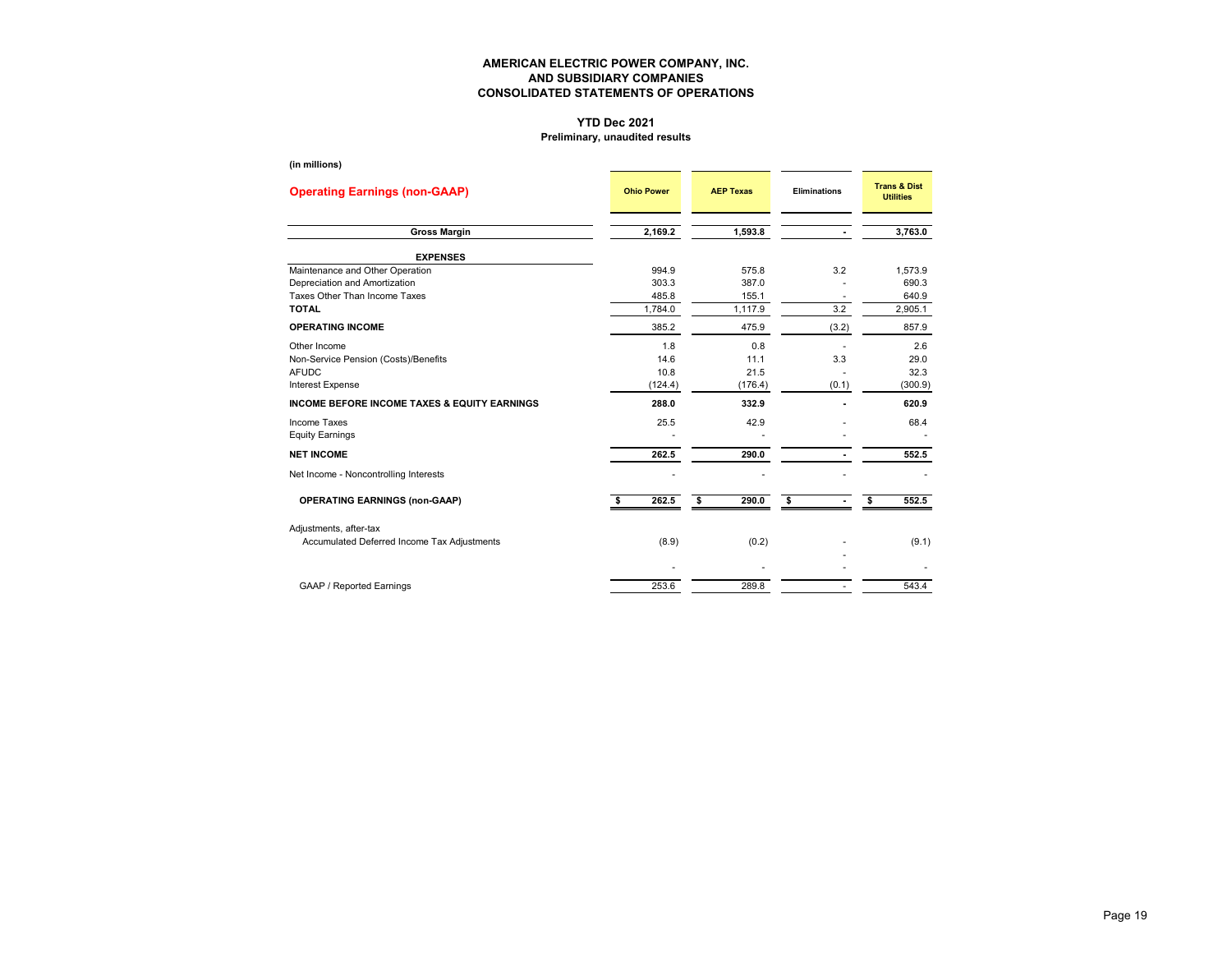#### **YTD Dec 2020 Preliminary, unaudited results**

| <b>Operating Earnings (non-GAAP)</b>                    | Appalachian<br><b>Power Company</b> | <b>Wheeling Power</b><br>Company | <b>AEP Generating</b> | <b>I&amp;M Power</b><br>Company | <b>Kentucky Power</b> | <b>Kingsport</b><br>Power | <b>Public Service</b><br>Co - Oklahoma | <b>Southwestern</b><br><b>Electric Power</b><br>Co. | <b>Eliminations</b> | <b>Vertical Int</b><br><b>Utilities</b> |
|---------------------------------------------------------|-------------------------------------|----------------------------------|-----------------------|---------------------------------|-----------------------|---------------------------|----------------------------------------|-----------------------------------------------------|---------------------|-----------------------------------------|
| <b>Gross Margin</b>                                     | 1,954.5                             | 198.5                            | 198.7                 | 1,724.6                         | 362.2                 | 38.9                      | 822.8                                  | 1,134.0                                             | (67.6)              | 6,366.6                                 |
| <b>EXPENSES</b>                                         |                                     |                                  |                       |                                 |                       |                           |                                        |                                                     |                     |                                         |
| Maintenance and Other Operation                         | 745.9                               | 88.4                             | 114.5                 | 820.1                           | 159.1                 | 13.1                      | 417.9                                  | 457.0                                               | (71.2)              | 2,744.8                                 |
| Depreciation and Amortization                           | 507.5                               | 44.0                             | 80.9                  | 411.6                           | 101.3                 | 9.0                       | 173.5                                  | 272.7                                               |                     | 1,600.5                                 |
| Taxes Other Than Income Taxes                           | 150.0                               | 21.0                             | 5.6                   | 107.0                           | 28.0                  | 10.7                      | 47.6                                   | 102.8                                               | (0.1)               | 472.6                                   |
| <b>TOTAL</b>                                            | 1,403.4                             | 153.4                            | 201.0                 | 1,338.7                         | 288.4                 | 32.8                      | 639.0                                  | 832.5                                               | (71.3)              | 4,817.9                                 |
| <b>OPERATING INCOME</b>                                 | 551.1                               | 45.1                             | (2.3)                 | 385.9                           | 73.8                  | 6.1                       | 183.8                                  | 301.5                                               | 3.7                 | 1,548.7                                 |
| Other Income                                            | 1.6                                 |                                  |                       | (1.5)                           | 0.1                   |                           | 0.1                                    | 2.1                                                 |                     | 2.4                                     |
| Non-Service Pension (Costs)/Benefits                    | 18.8                                | 1.5                              | 3.2                   | 16.7                            | 4.1                   | 0.4                       | 8.5                                    | 8.4                                                 | 6.3                 | 67.9                                    |
| <b>AFUDC</b>                                            | 14.6                                |                                  | 3.2                   | 11.5                            | 1.2                   |                           | 4.0                                    | 7.7                                                 |                     | 42.2                                    |
| <b>Interest Expense</b>                                 | (217.6)                             | (13.4)                           | (1.9)                 | (112.4)                         | (38.2)                | (2.6)                     | (60.4)                                 | (118.5)                                             |                     | (565.0)                                 |
| <b>INCOME BEFORE INCOME TAXES &amp; EQUITY EARNINGS</b> | 368.5                               | 33.2                             | 2.2                   | 300.2                           | 41.0                  | 3.9                       | 136.0                                  | 201.2                                               | 10.0                | 1,096.2                                 |
| <b>Income Taxes</b>                                     | 3.1                                 | (3.7)                            | (13.3)                | (2.6)                           | (3.2)                 | (0.1)                     | 6.9                                    | 11.8                                                | 2.1                 | 1.0                                     |
| <b>Equity Earnings</b>                                  |                                     |                                  |                       |                                 |                       |                           |                                        | 2.9                                                 |                     | 2.9                                     |
| <b>NET INCOME</b>                                       | 365.4                               | 36.9                             | 15.5                  | 302.8                           | 44.2                  | 4.0                       | 129.1                                  | 192.3                                               | 7.9                 | 1,098.1                                 |
| Net Income - Noncontrolling Interests                   |                                     |                                  |                       |                                 |                       |                           |                                        | 2.9                                                 |                     | 2.9                                     |
| <b>OPERATING EARNINGS (non-GAAP)</b>                    | 365.4                               | 36.9<br>- \$                     | 15.5<br>s.            | 302.8<br>Ŝ.                     | 44.2<br>- \$          | 4.0<br>- \$               | \$<br>129.1                            | 189.4                                               | 7.9<br>-S           | 1,095.2<br>\$                           |
| Adjustments, after-tax                                  |                                     |                                  |                       |                                 |                       |                           |                                        |                                                     |                     |                                         |
| COVID-19                                                | (2.5)                               |                                  | (0.2)                 | (6.2)                           | (1.4)                 | (0.2)                     | (2.1)                                  | (3.0)                                               |                     | (15.6)                                  |
| Achieving Excellence Program                            | (6.7)                               | (0.4)                            | (0.1)                 | (11.8)                          | (1.8)                 | (0.3)                     | (4.0)                                  | (5.6)                                               |                     | (30.7)                                  |
| <b>CARES Act</b>                                        | $\overline{\phantom{a}}$            |                                  | (0.8)                 |                                 |                       |                           |                                        |                                                     |                     | (0.8)                                   |
| Virginia Triennial Review                               | 13.5                                |                                  |                       |                                 |                       |                           |                                        |                                                     |                     | 13.5                                    |
|                                                         |                                     |                                  | $\blacksquare$        |                                 |                       |                           |                                        |                                                     | ۰                   |                                         |
| <b>GAAP / Reported Earnings</b>                         | 369.7                               | 36.5                             | 14.4                  | 284.8                           | 41.0                  | 3.5                       | 123.0                                  | 180.8                                               | 7.9                 | 1,061.6                                 |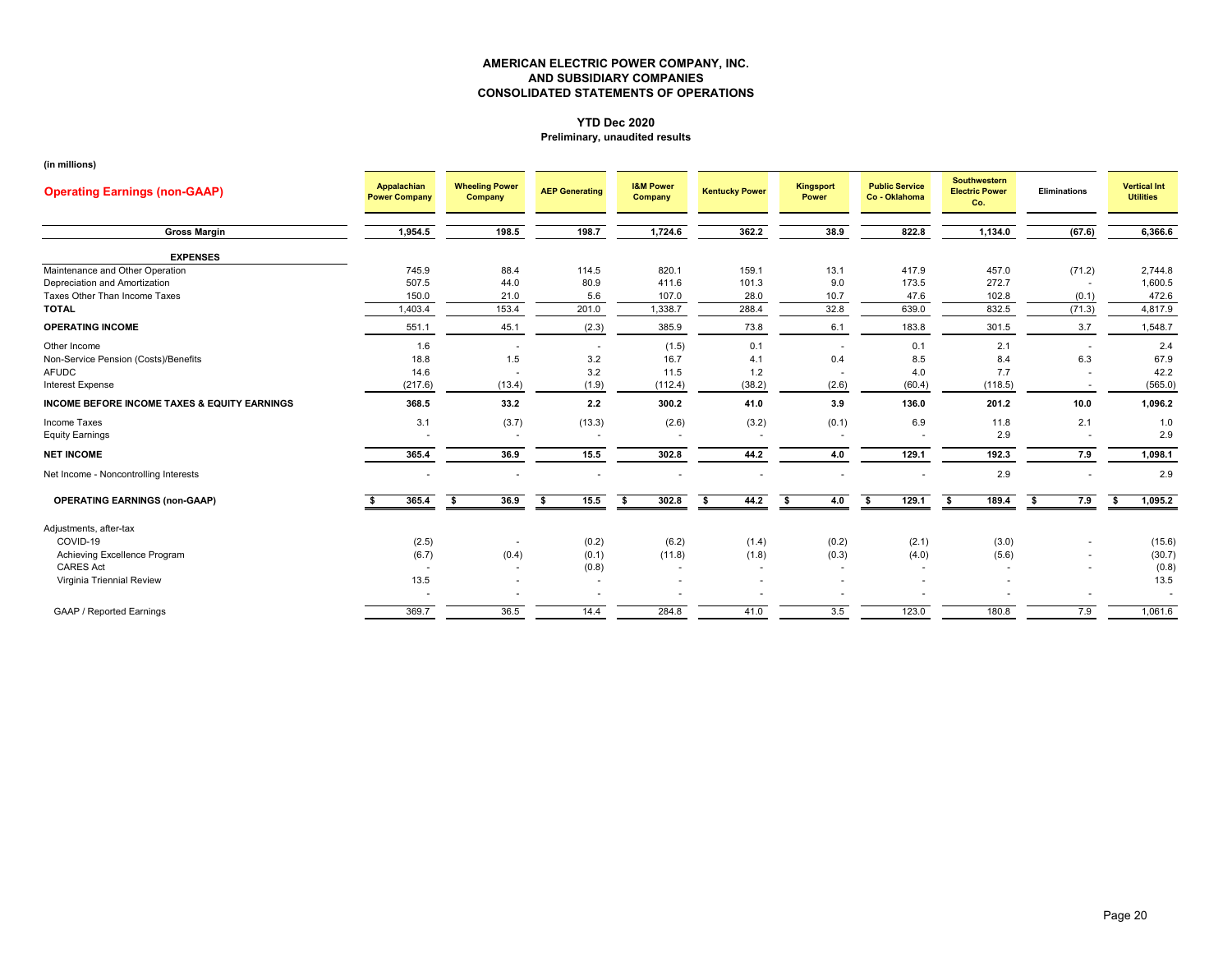# **YTD Dec 2020**

### **Preliminary, unaudited results**

| (in millions)                                           |                   |                  |                     |                                             |
|---------------------------------------------------------|-------------------|------------------|---------------------|---------------------------------------------|
| <b>Operating Earnings (non-GAAP)</b>                    | <b>Ohio Power</b> | <b>AEP Texas</b> | <b>Eliminations</b> | <b>Trans &amp; Dist</b><br><b>Utilities</b> |
| <b>Gross Margin</b>                                     | 2,080.1           | 1,605.2          | (22.1)              | 3,663.2                                     |
| <b>EXPENSES</b>                                         |                   |                  |                     |                                             |
| Maintenance and Other Operation                         | 938.8             | 562.3            | 56.7                | 1,557.8                                     |
| Depreciation and Amortization                           | 276.6             | 529.8            | (55.3)              | 751.1                                       |
| Taxes Other Than Income Taxes                           | 450.3             | 136.4            |                     | 586.7                                       |
| <b>TOTAL</b>                                            | 1.665.7           | 1,228.5          | 1.4                 | 2,895.6                                     |
| <b>OPERATING INCOME</b>                                 | 414.4             | 376.7            | (23.5)              | 767.6                                       |
| Other Income                                            | 2.6               | 1.4              |                     | 4.0                                         |
| Non-Service Pension (Costs)/Benefits                    | 15.0              | 11.2             | 3.2                 | 29.4                                        |
| <b>AFUDC</b>                                            | 12.5              | 19.4             |                     | 31.9                                        |
| Interest Expense                                        | (117.3)           | (171.9)          |                     | (289.2)                                     |
| <b>INCOME BEFORE INCOME TAXES &amp; EQUITY EARNINGS</b> | 327.2             | 236.8            | (20.3)              | 543.7                                       |
| <b>Income Taxes</b>                                     | 47.5              | (7.8)            | (4.3)               | 35.4                                        |
| <b>Equity Earnings</b>                                  |                   |                  |                     |                                             |
| <b>NET INCOME</b>                                       | 279.7             | 244.6            | (16.0)              | 508.3                                       |
| Net Income - Noncontrolling Interests                   |                   |                  |                     |                                             |
| <b>OPERATING EARNINGS (non-GAAP)</b>                    | 279.7<br>\$       | \$<br>244.6      | \$<br>(16.0)        | \$<br>508.3                                 |
| Adjustments, after-tax                                  |                   |                  |                     |                                             |
| COVID-19                                                | (3.3)             | (1.5)            |                     | (4.8)                                       |
| Achieving Excellence Program                            | (5.0)             | (4.1)            |                     | (9.1)                                       |
| <b>CARES Act</b>                                        |                   | 2.0              |                     | 2.0                                         |
|                                                         |                   |                  |                     |                                             |
| GAAP / Reported Earnings                                | 271.4             | 241.0            | (16.0)              | 496.4                                       |
|                                                         |                   |                  |                     |                                             |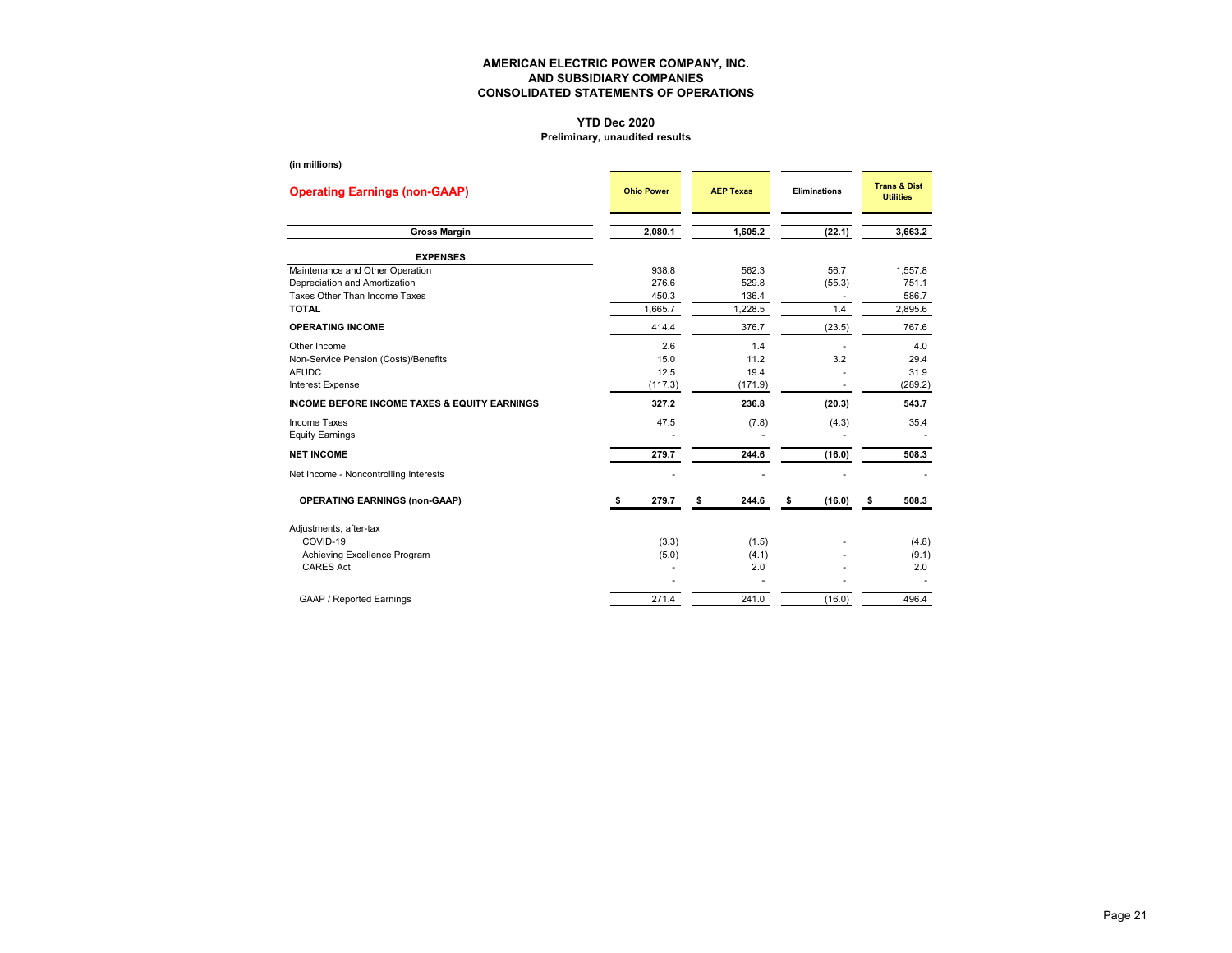| <b>Operating Earnings (non-GAAP)</b>                    | Appalachian<br><b>Power Company</b> | <b>Wheeling Power</b><br>Company | <b>AEP Generating</b>    | <b>I&amp;M Power</b><br><b>Company</b> | <b>Kentucky Power</b> | Kingsport<br>Power | <b>Public Service</b><br>Co - Oklahoma | Southwestern<br><b>Electric Power</b><br>Co. | Eliminations | <b>Vertical Int</b><br><b>Utilities</b> |
|---------------------------------------------------------|-------------------------------------|----------------------------------|--------------------------|----------------------------------------|-----------------------|--------------------|----------------------------------------|----------------------------------------------|--------------|-----------------------------------------|
| <b>Gross Margin</b>                                     | 547.6                               | 57.4                             | 58.8                     | 420.4                                  | 94.1                  | 10.2               | 206.5                                  | 283.2                                        | (16.4)       | 1,661.8                                 |
| <b>EXPENSES</b>                                         |                                     |                                  |                          |                                        |                       |                    |                                        |                                              |              |                                         |
| Maintenance and Other Operation                         | 249.1                               | 28.4                             | 27.1                     | 213.7                                  | 48.1                  | 3.8                | 120.2                                  | 126.9                                        | (14.8)       | 802.5                                   |
| Asset Impairments and Other Related Charges             |                                     |                                  | $\overline{\phantom{a}}$ |                                        |                       |                    |                                        |                                              |              |                                         |
| Depreciation and Amortization                           | 139.6                               | 11.7                             | 25.5                     | 111.2                                  | 29.9                  | 2.3                | 47.6                                   | 77.6                                         |              | 445.4                                   |
| Taxes Other Than Income Taxes                           | 37.5                                | 5.1                              | 1.3                      | 27.1                                   | 6.7                   | 2.8                | 12.5                                   | 28.7                                         |              | 121.7                                   |
| <b>TOTAL</b>                                            | 426.2                               | 45.2                             | 53.9                     | 352.0                                  | 84.7                  | 8.9                | 180.3                                  | 233.2                                        | (14.8)       | 1,369.6                                 |
| <b>OPERATING INCOME</b>                                 | 121.4                               | 12.2                             | 4.9                      | 68.4                                   | 9.4                   | 1.3                | 26.2                                   | 50.0                                         | (1.6)        | 292.2                                   |
| Other Income                                            | 0.2                                 |                                  | $\overline{\phantom{a}}$ | (0.2)                                  |                       | $\sim$             | 1.3                                    | 2.3                                          |              | 3.6                                     |
| Non-Service Pension (Costs)/Benefits                    | 4.8                                 | 0.3                              | 0.8                      | 4.1                                    | 1.0                   | 0.1                | 2.1                                    | 2.1                                          | 1.6          | 16.9                                    |
| <b>AFUDC</b>                                            | 3.5                                 |                                  | 0.2                      | 3.1                                    | 0.6                   |                    | 0.9                                    | 1.6                                          |              | 9.9                                     |
| Interest Expense                                        | (53.3)                              | (3.2)                            | (1.0)                    | (30.0)                                 | (8.9)                 | (0.6)              | (18.2)                                 | (33.5)                                       |              | (148.7)                                 |
| <b>INCOME BEFORE INCOME TAXES &amp; EQUITY EARNINGS</b> | 76.6                                | 9.3                              | 4.9                      | 45.4                                   | 2.1                   | 0.8                | 12.3                                   | 22.5                                         |              | 173.9                                   |
| Income Taxes                                            | (1.8)                               | (0.2)                            | 0.5                      | (1.0)                                  | (6.3)                 | (0.6)              | 7.8                                    | (19.6)                                       |              | (21.2)                                  |
| <b>Equity Earnings</b>                                  |                                     | $\overline{\phantom{a}}$         | ۰.                       |                                        |                       | <b>1999</b>        |                                        | 1.5                                          |              | 1.5                                     |
| <b>NET INCOME</b>                                       | 78.4                                | 9.5                              | 4.4                      | 46.4                                   | 8.4                   | 1.4                | 4.5                                    | 43.6                                         |              | 196.6                                   |
| Net Income - Noncontrolling Interests                   |                                     |                                  |                          |                                        |                       |                    |                                        | 0.5                                          |              | 0.5                                     |
| <b>OPERATING EARNINGS (non-GAAP)</b>                    | 78.4                                | 9.5<br>Ŝ.                        | 4.4<br>- \$              | 46.4<br>- \$                           | 8.4<br>-S             | 1.4<br>\$.         | 4.5<br>- \$                            | 43.1<br>-96                                  |              | 196.1<br>S.                             |
| Adjustments, after-tax                                  |                                     |                                  |                          |                                        |                       |                    |                                        |                                              |              |                                         |
| State Tax Law Changes                                   |                                     |                                  |                          |                                        |                       |                    |                                        | (2.5)                                        |              | (2.5)                                   |
| Accumulated Deferred Income Tax Adjustments             | (4.6)                               |                                  | (0.3)                    | 1.3                                    | (3.0)                 |                    |                                        | (0.5)                                        |              | (7.1)                                   |
| Dolet Hills Power Station Regulatory Disallowance       |                                     |                                  |                          |                                        |                       |                    |                                        | (9.2)                                        |              | (9.2)                                   |
|                                                         |                                     |                                  |                          |                                        |                       |                    |                                        |                                              |              |                                         |
| <b>GAAP / Reported Earnings</b>                         | 73.8                                | 9.5                              | 4.1                      | 47.7                                   | 5.4                   | 1.4                | 4.5                                    | 30.9                                         |              | 177.3                                   |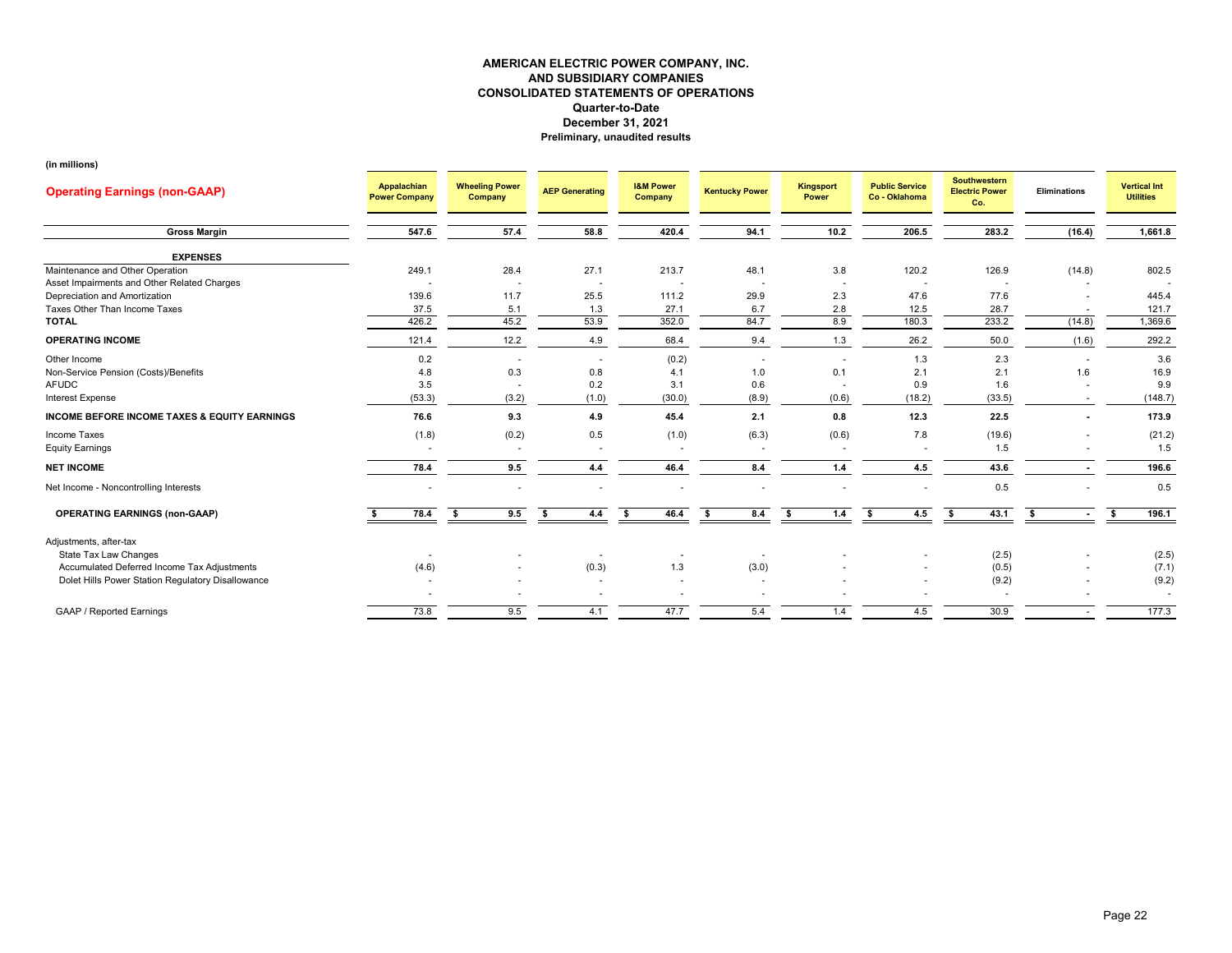| (III IIIIIIIOIIS <i>)</i>                                                                                        |                   |                  |                     |                                             |
|------------------------------------------------------------------------------------------------------------------|-------------------|------------------|---------------------|---------------------------------------------|
| <b>Operating Earnings (non-GAAP)</b>                                                                             | <b>Ohio Power</b> | <b>AEP Texas</b> | <b>Eliminations</b> | <b>Trans &amp; Dist</b><br><b>Utilities</b> |
| <b>Gross Margin</b>                                                                                              | 534.3             | 398.5            |                     | 932.8                                       |
| <b>EXPENSES</b>                                                                                                  |                   |                  |                     |                                             |
| Maintenance and Other Operation<br>Asset Impairments and Other Related Charges<br>Loss(Gain) of Sale of Property | 255.6             | 149.0            | 0.7                 | 405.3                                       |
| Depreciation and Amortization                                                                                    | 74.7              | 99.8             |                     | 174.5                                       |
| Taxes Other Than Income Taxes                                                                                    | 119.7             | 37.7             |                     | 157.4                                       |
| <b>TOTAL</b>                                                                                                     | 450.0             | 286.5            | 0.7                 | 737.2                                       |
| <b>OPERATING INCOME</b>                                                                                          | 84.3              | 112.0            | (0.7)               | 195.6                                       |
| Other Income                                                                                                     | 0.2               | 0.2              |                     | 0.4                                         |
| Non-Service Pension (Costs)/Benefits                                                                             | 3.6               | 2.8              | 0.8                 | 7.2                                         |
| <b>AFUDC</b>                                                                                                     | 3.2               | 4.8              |                     | 8.0                                         |
| Interest Expense                                                                                                 | (28.1)            | (43.9)           | (0.1)               | (72.1)                                      |
| <b>INCOME BEFORE INCOME TAXES &amp; EQUITY EARNINGS</b>                                                          | 63.2              | 75.9             |                     | 139.1                                       |
| <b>Income Taxes</b><br><b>Equity Earnings</b>                                                                    | (0.7)             | 11.3             |                     | 10.6                                        |
| <b>NET INCOME</b>                                                                                                | 63.9              | 64.6             |                     | 128.5                                       |
| Net Income - Noncontrolling Interests                                                                            |                   |                  |                     |                                             |
| <b>OPERATING EARNINGS (non-GAAP)</b>                                                                             | 63.9              | 64.6<br>\$       | \$                  | 128.5<br>\$                                 |
| Adjustments, after-tax                                                                                           |                   |                  |                     |                                             |
| Accumulated Deferred Income Tax Adjustments                                                                      | (8.9)             | (0.2)            |                     | (9.1)                                       |
|                                                                                                                  |                   |                  |                     |                                             |
| <b>GAAP / Reported Earnings</b>                                                                                  | 55.0              | 64.4             |                     | 119.4                                       |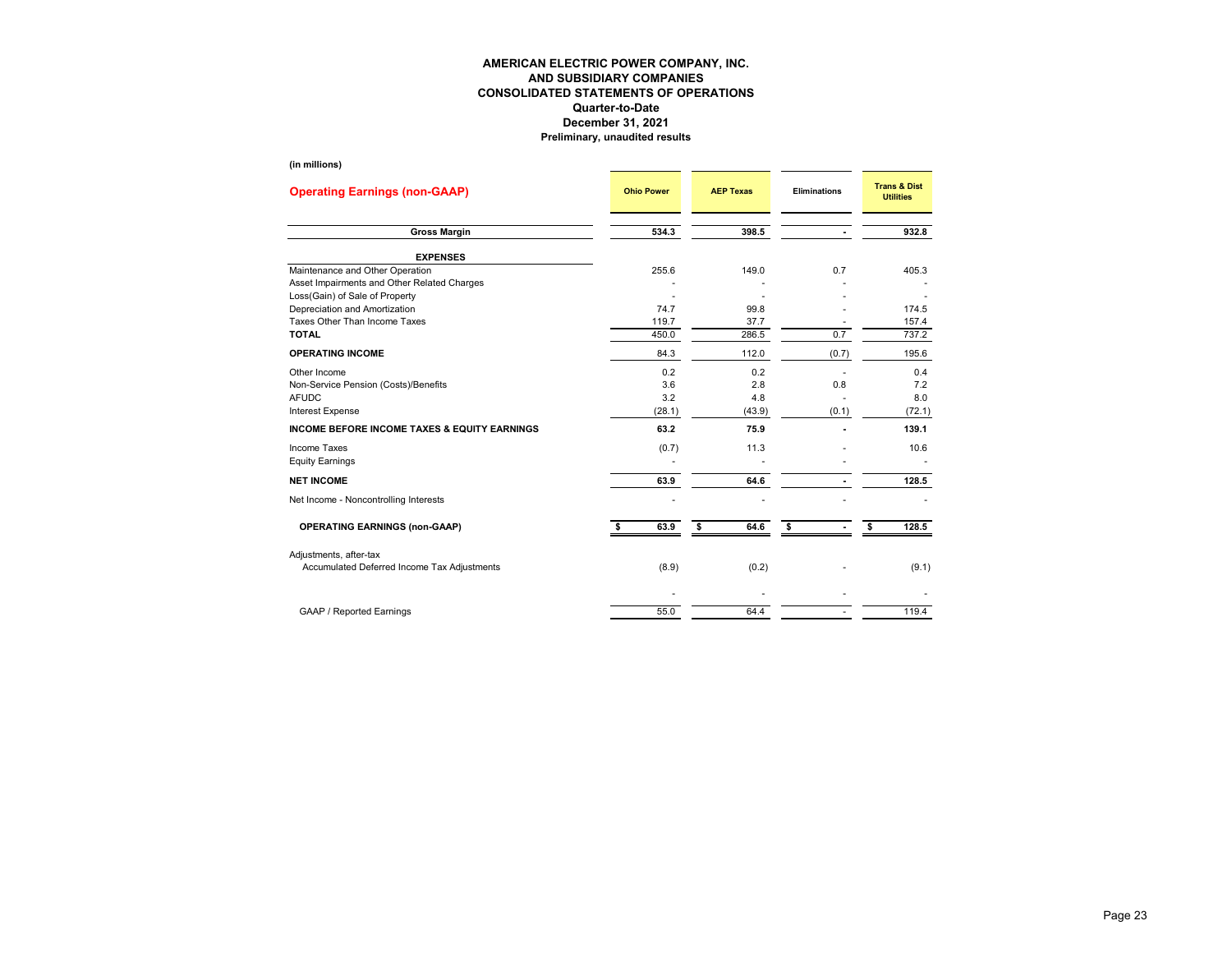| <b>Operating Earnings (non-GAAP)</b>                    | Appalachian<br><b>Power Company</b> | <b>Wheeling Power</b><br>Company | <b>AEP Generating</b> | <b>I&amp;M Power</b><br><b>Company</b> | <b>Kentucky Power</b>    | Kingsport<br>Power       | <b>Public Service</b><br>Co - Oklahoma | <b>Southwestern</b><br><b>Electric Power</b><br>Co. | <b>Eliminations</b> | <b>Vertical Int</b><br><b>Utilities</b> |
|---------------------------------------------------------|-------------------------------------|----------------------------------|-----------------------|----------------------------------------|--------------------------|--------------------------|----------------------------------------|-----------------------------------------------------|---------------------|-----------------------------------------|
| <b>Gross Margin</b>                                     | 503.1                               | 51.1                             | 49.6                  | 431.0                                  | 96.2                     | 10.4                     | 185.0                                  | 247.3                                               | (13.9)              | 1,559.8                                 |
| <b>EXPENSES</b>                                         |                                     |                                  |                       |                                        |                          |                          |                                        |                                                     |                     |                                         |
| Maintenance and Other Operation                         | 229.7                               | 25.6                             | 34.7                  | 237.5                                  | 40.9                     | 3.7                      | 108.1                                  | 111.3                                               | (22.4)              | 769.1                                   |
| Depreciation and Amortization                           | 141.4                               | 11.1                             | 24.6                  | 108.0                                  | 26.6                     | 2.5                      | 43.7                                   | 68.8                                                |                     | 426.7                                   |
| Taxes Other Than Income Taxes                           | 35.9                                | $5.0\,$                          | 1.4                   | 27.6                                   | 6.9                      | 2.7                      | 11.8                                   | 25.8                                                | (0.1)               | 117.0                                   |
| <b>TOTAL</b>                                            | 407.0                               | 41.7                             | 60.7                  | 373.1                                  | 74.4                     | 8.9                      | 163.6                                  | 205.9                                               | (22.5)              | 1,312.8                                 |
| <b>OPERATING INCOME</b>                                 | 96.1                                | 9.4                              | (11.1)                | 57.9                                   | 21.8                     | 1.5                      | 21.4                                   | 41.4                                                | 8.6                 | 247.0                                   |
| Other Income                                            | 0.2                                 |                                  |                       | (0.5)                                  |                          |                          |                                        | 0.4                                                 |                     | 0.1                                     |
| Non-Service Pension (Costs)/Benefits                    | 4.7                                 | 0.4                              | 0.8                   | 4.2                                    | 1.1                      | 0.1                      | 2.2                                    | 2.1                                                 | 1.4                 | 17.0                                    |
| <b>AFUDC</b>                                            | 3.1                                 |                                  | 0.1                   | 2.7                                    | 0.4                      |                          | 0.8                                    | 2.0                                                 |                     | 9.1                                     |
| <b>Interest Expense</b>                                 | (55.3)                              | (3.3)                            | 0.5                   | (26.5)                                 | (9.4)                    | (0.6)                    | (14.5)                                 | (29.4)                                              |                     | (138.5)                                 |
| <b>INCOME BEFORE INCOME TAXES &amp; EQUITY EARNINGS</b> | 48.8                                | 6.5                              | (9.7)                 | 37.8                                   | 13.9                     | 1.0                      | 9.9                                    | 16.5                                                | 10.0                | 134.7                                   |
| Income Taxes                                            | 5.9                                 | (3.3)                            | (10.5)                | (15.4)                                 | 0.7                      | (0.3)                    | 3.2                                    | (2.9)                                               | 2.1                 | (20.5)                                  |
| <b>Equity Earnings</b>                                  |                                     |                                  |                       |                                        | $\overline{\phantom{a}}$ | $\overline{\phantom{a}}$ |                                        | 0.7                                                 |                     | 0.7                                     |
|                                                         |                                     |                                  |                       |                                        |                          |                          |                                        |                                                     |                     |                                         |
| <b>NET INCOME</b>                                       | 42.9                                | 9.8                              | 0.8                   | 53.2                                   | 13.2                     | 1.3                      | 6.7                                    | 20.1                                                | 7.9                 | 155.9                                   |
| Net Income - Noncontrolling Interests                   | ٠                                   | $\overline{\phantom{a}}$         | ٠                     |                                        | ٠                        |                          |                                        | 0.8                                                 |                     | 0.8                                     |
| <b>OPERATING EARNINGS (non-GAAP)</b>                    | 42.9                                | 9.8<br>\$                        | 0.8<br>s.             | 53.2<br>s.                             | 13.2<br>S.               | 1.3<br>s.                | 6.7<br>\$                              | 19.3<br>S.                                          | 7.9<br>- \$         | s.<br>155.1                             |
| Adjustments, after-tax                                  |                                     |                                  |                       |                                        |                          |                          |                                        |                                                     |                     |                                         |
| COVID-19                                                | 0.1                                 | 0.1                              |                       | (1.2)                                  | (0.2)                    | (0.1)                    | (0.1)                                  | (0.3)                                               |                     | (1.7)                                   |
| Virginia Triennial Review                               | 13.5                                |                                  |                       |                                        | $\overline{\phantom{a}}$ | ۰.                       |                                        |                                                     |                     | 13.5                                    |
|                                                         |                                     | ٠                                |                       |                                        | ٠                        |                          |                                        |                                                     |                     | $\overline{\phantom{a}}$                |
| <b>GAAP / Reported Earnings</b>                         | 56.5                                | 9.9                              | 0.8                   | 52.0                                   | 13.0                     | 1.2                      | 6.6                                    | 19.0                                                | 7.9                 | 166.9                                   |